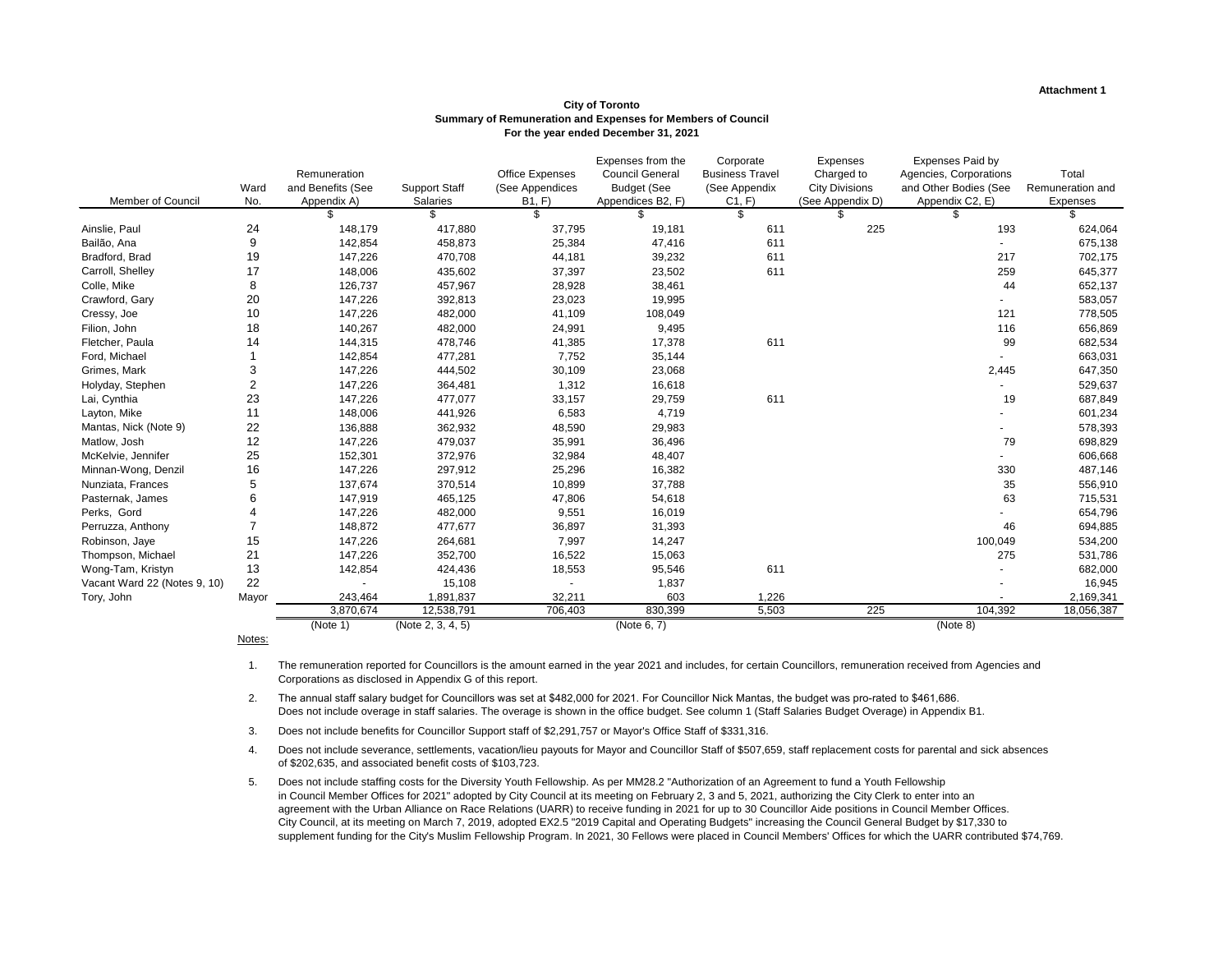### **Attachment 1**

### **City of Toronto Summary of Remuneration and Expenses for Members of Council For the year ended December 31, 2021**

- 6. Executive Committee Report EX42.1, titled "2010 Operating Budget", adopted by City Council on April 15, 2010, providing one additional staff member at the constituency assistant level for any ward which exceeds the median by more than 50 percent in both population and households, to be funded through the Council General Expense Budget. \$150,326 was charged to the Council General Budget and is included in Expenses from the Council General Budget, not Support Staff Salaries. See Appendix B2.
- 7. The Council General Expense Budget also pays for standard office supplies and health and safety requirements, which are not allocated to specific Members of Council.
- 8. Other Bodies include organizations affiliated to the City that have Council appointees on their Board.
- 9. City Council, at its meeting on September 30, October 1 and 2, 2020, adopted CC24.3 declaring a vacancy in the Office of Councillor, Ward 22, Scarborough-Agincourt. City Council, at its meeting on October 27, 28 and 30, 2020, adopted CC25.1 deciding to fill the vacancy via by-election. At the by-election held on January 15, 2021, Councillor Nick Mantas was elected to be the Ward 22 Councillor for the remainder of the term.
- 10. Expenses were incurred for the Ward Office while the Council seat was vacant.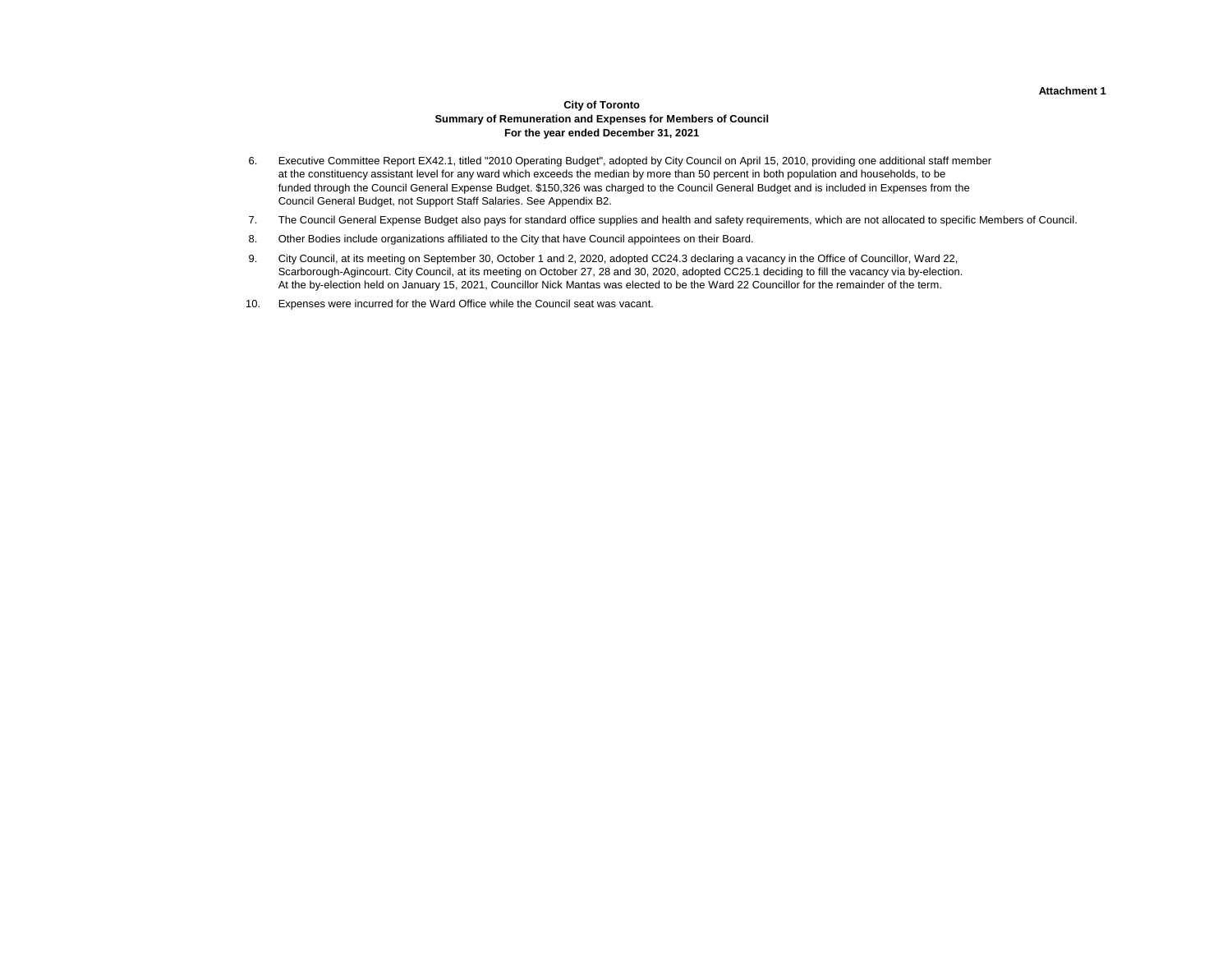# **Appendix A**

## **City of Toronto Remuneration and Benefits for Members of Council For the Year Ended December 31, 2021**

|                       |                |              |                 | Remuneration                   | <b>Remuneration Paid by</b>                       | <b>Total</b>               |
|-----------------------|----------------|--------------|-----------------|--------------------------------|---------------------------------------------------|----------------------------|
| <b>Member</b>         | Ward No.       | Remuneration | <b>Benefits</b> | & Benefits Paid<br>by the City | <b>Agencies, Corporations</b><br>and Other Bodies | Remuneration<br>& Benefits |
|                       |                | \$           | $\mathfrak{S}$  | \$                             | \$                                                | \$                         |
|                       | 24             |              |                 |                                |                                                   |                            |
| Ainslie, Paul         | 9              | 117,614      | 29,612          | 147,226                        | 953                                               | 148,179                    |
| Bailão, Ana           |                | 117,614      | 25,240          | 142,854                        |                                                   | 142,854                    |
| Bradford, Brad        | 19             | 117,614      | 29,612          | 147,226                        |                                                   | 147,226                    |
| Carroll, Shelley      | 17             | 117,614      | 29,612          | 147,226                        | 780                                               | 148,006                    |
| Colle, Mike           | 8              | 117,614      | 9,123           | 126,737                        |                                                   | 126,737                    |
| Crawford, Gary        | 20             | 117,614      | 29,612          | 147,226                        |                                                   | 147,226                    |
| Cressy, Joe           | 10             | 117,614      | 29,612          | 147,226                        |                                                   | 147,226                    |
| Filion, John          | 18             | 117,614      | 22,653          | 140,267                        |                                                   | 140,267                    |
| Fletcher, Paula       | 14             | 117,614      | 25,488          | 143,102                        | 1,213                                             | 144,315                    |
| Ford, Michael         |                | 117,614      | 25,240          | 142,854                        |                                                   | 142,854                    |
| Grimes, Mark          | 3              | 117,614      | 29,612          | 147,226                        |                                                   | 147,226                    |
| Holyday, Stephen      | $\overline{2}$ | 117,614      | 29,612          | 147,226                        |                                                   | 147,226                    |
| Lai, Cynthia          | 23             | 117,614      | 29,612          | 147,226                        |                                                   | 147,226                    |
| Layton, Mike          | 11             | 117,614      | 29,612          | 147,226                        | 780                                               | 148,006                    |
| Mantas, Nick (Note 4) | 22             | 112,658      | 24,230          | 136,888                        |                                                   | 136,888                    |
| Matlow, Josh          | 12             | 117,614      | 29,612          | 147,226                        |                                                   | 147,226                    |
| McKelvie, Jennifer    | 25             | 117,614      | 29,612          | 147,226                        | 5,075                                             | 152,301                    |
| Minnan-Wong, Denzil   | 16             | 117,614      | 29,612          | 147,226                        |                                                   | 147,226                    |
| Nunziata, Frances     | 5              | 117,614      | 20,060          | 137,674                        |                                                   | 137,674                    |
| Pasternak, James      | 6              | 117,614      | 29,612          | 147,226                        | 693                                               | 147,919                    |
| Perks, Gord           | 4              | 117,614      | 29,612          | 147,226                        |                                                   | 147,226                    |
| Perruzza, Anthony     | $\overline{7}$ | 117,614      | 29,612          | 147,226                        | 1,646                                             | 148,872                    |
| Robinson, Jaye        | 15             | 117,614      | 29,612          | 147,226                        |                                                   | 147,226                    |
| Thompson, Michael     | 21             | 117,614      | 29,612          | 147,226                        |                                                   | 147,226                    |
| Wong-Tam, Kristyn     | 13             | 117,614      | 25,240          | 142,854                        |                                                   | 142,854                    |
| Tory, John            | Mayor          | 198,075      | 45,389          | 243,464                        |                                                   | 243,464                    |
|                       |                | 3,133,469    | 726,067         | 3,859,536                      | 11,138                                            | 3,870,674                  |
|                       |                | (Note 1)     | (Note 2)        |                                | (Note 3)                                          |                            |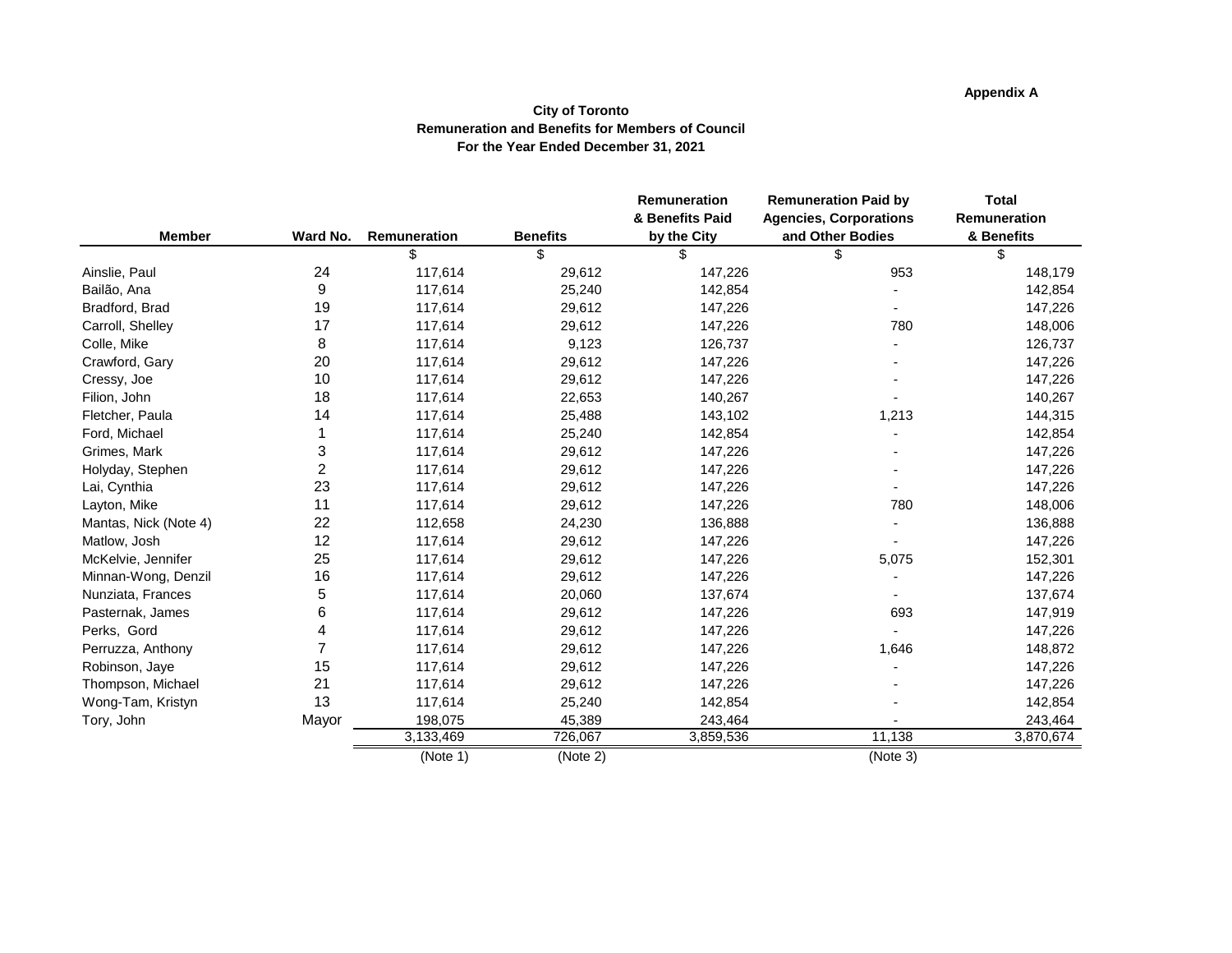#### **Appendix A**

### **City of Toronto Remuneration and Benefits for Members of Council For the Year Ended December 31, 2021**

#### Notes:

- 1. City Council, at its meeting on May 6, 2014, adopted, as amended, EX41.4 'Survey Results for Elected Officials' Compensation for 2015-2018 Term of Council' amending Municipal Code Chapter 223, Remuneration of Council Members to establish that going forward, remuneration for the Mayor and Members of Council shall be increased annually on January 1 of the year by the increase in Statistics Canada's Toronto Consumer Price Index (CPI), as calculated by the Chief Financial Officer and Treasurer, and based on the previous year's average. For 2021, the CPI was 0.3%. City Council, at its meeting on February 18, 2021, adopted, as amended, EX21.2 '2021 Capital and Operating Budgets' setting the annual salary increase for Members of Council at 0.0% for 2021.
- 2. The benefits for certain Councillors are lower than others owing to differing personal or insurable requirements.
- 3. Remuneration was paid by the Toronto and Region Conservation Authority (TRCA) and the Federation of Canadian Municipalities (FCM) Green Municipal Fund (GMF) (see Appendices E and G for more information).
- 4. City Council, at its meeting on September 30, October 1 and 2, 2020, adopted CC24.3 declaring a vacancy in the Office of Councillor, Ward 22, Scarborough-Agincourt. City Council, at its meeting on October 27, 28 and 30, 2020, adopted CC25.1 deciding to fill the vacancy via by-election. At the by-election held on January 15, 2021, Councillor Nick Mantas was elected to be the Ward 22 Councillor for the remainder of the term.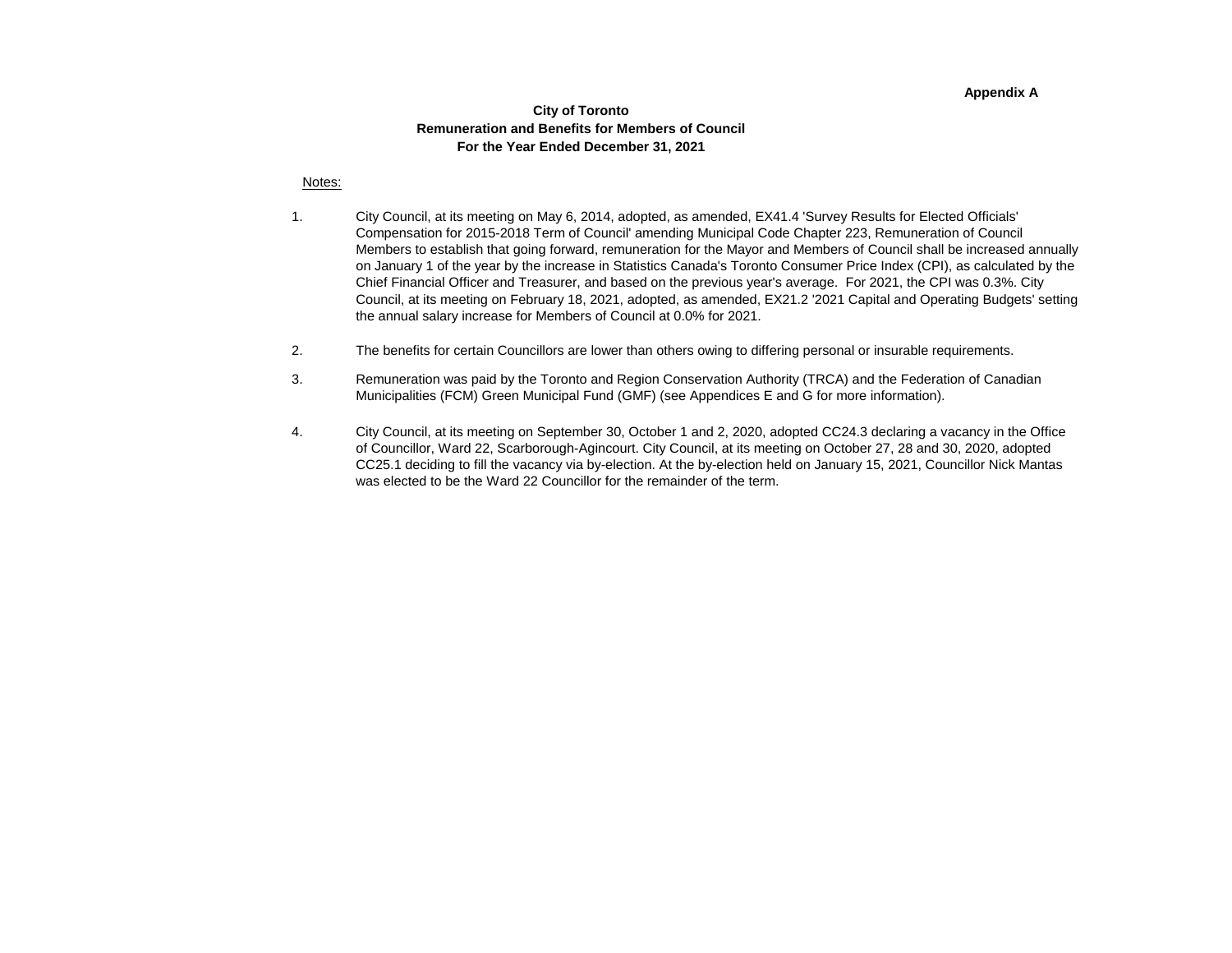### **City of Toronto**

| <b>Councillor</b>           | Ward<br>No.     | <b>Staff Salaries</b><br><b>Budget</b><br>Overage | <b>Office</b><br><b>Equipment &amp;</b><br><b>Supplies</b> | <b>Transportation</b><br>Kilometrage &<br><b>Parking</b> | <b>Communication</b> | <b>Telecom</b><br><b>Services</b> | <b>Constituency</b><br>& Business<br><b>Meetings</b> | <b>Advertising &amp;</b><br><b>Promotion</b> | <b>Professional &amp;</b><br><b>Technical</b><br><b>Services</b> | <b>Office Travel</b><br>(See<br><b>Appendices</b><br>C1 & C3 | <b>City Hall/Civic</b><br><b>Centre Rent &amp;</b><br><b>Constituency</b><br><b>Office Expenses</b> | Other<br><b>Expenses</b> | <b>Donation</b><br><b>Received</b><br>for<br><b>Community</b><br><b>Events</b> | <b>Total</b> |
|-----------------------------|-----------------|---------------------------------------------------|------------------------------------------------------------|----------------------------------------------------------|----------------------|-----------------------------------|------------------------------------------------------|----------------------------------------------|------------------------------------------------------------------|--------------------------------------------------------------|-----------------------------------------------------------------------------------------------------|--------------------------|--------------------------------------------------------------------------------|--------------|
|                             |                 | \$                                                |                                                            | \$                                                       | $\mathfrak{S}$       |                                   | \$.                                                  | \$                                           | \$                                                               | $\mathbb{S}$                                                 |                                                                                                     | \$                       | $\mathfrak{S}$                                                                 | \$           |
| Ainslie, Paul               | 24              |                                                   | 3,627                                                      | 245                                                      | 22,794               | 2,899                             | 1,446                                                | 4,863                                        |                                                                  |                                                              |                                                                                                     | 1,920                    |                                                                                | 37,795       |
| Bailão, Ana                 | 9               |                                                   | 56                                                         |                                                          | 21,985               |                                   | 191                                                  | 68                                           | 424                                                              |                                                              |                                                                                                     | 2,660                    |                                                                                | 25,384       |
| Bradford, Brad              | 19              |                                                   | 2,105                                                      |                                                          | 22,696               | 113                               | 616                                                  | 10,754                                       | 7,518                                                            |                                                              |                                                                                                     | 380                      |                                                                                | 44,181       |
| Carroll, Shelley            | 17              |                                                   | 837                                                        | 13                                                       | 28,697               | 282                               | 5,853                                                | 2,007                                        |                                                                  | (350)                                                        |                                                                                                     | 58                       |                                                                                | 37,397       |
| Colle, Mike                 | 8               |                                                   | 2,103                                                      | 64                                                       | 15,887               | 1,060                             | 450                                                  | 8,222                                        |                                                                  |                                                              |                                                                                                     | 1,142                    |                                                                                | 28,928       |
| Crawford, Gary              | 20              |                                                   | 1,157                                                      | 2,186                                                    | 5,350                | 4,222                             | 695                                                  | 7,133                                        |                                                                  |                                                              |                                                                                                     | 2,280                    |                                                                                | 23,023       |
| Cressy, Joe                 | 10 <sup>°</sup> | 21,706                                            | 1,000                                                      | 629                                                      | 13,972               | 828                               |                                                      | 35                                           | 509                                                              | 152                                                          |                                                                                                     | 2,280                    |                                                                                | 41,109       |
| Filion, John                | 18              | 7,009                                             | 907                                                        | 240                                                      | 11,364               | 402                               | 2,893                                                | 1,160                                        | 897                                                              |                                                              |                                                                                                     | 120                      |                                                                                | 24,991       |
| Fletcher, Paula             | 14              |                                                   | 1,778                                                      | 1,084                                                    | 29,323               | 510                               | 494                                                  | 5,107                                        | 1,949                                                            |                                                              |                                                                                                     | 1,140                    |                                                                                | 41,385       |
| Ford, Michael               |                 |                                                   | 704                                                        |                                                          | 245                  | 253                               | 417                                                  | 518                                          |                                                                  |                                                              | 5,615                                                                                               |                          |                                                                                | 7,752        |
| Grimes, Mark                | 3               |                                                   | 1,189                                                      | 152                                                      | 18,753               | 91                                | 737                                                  | 9,137                                        |                                                                  |                                                              |                                                                                                     | 50                       |                                                                                | 30,109       |
| Holyday, Stephen            | 2               |                                                   |                                                            |                                                          | 1,133                | 180                               |                                                      |                                              |                                                                  |                                                              |                                                                                                     |                          |                                                                                | 1,312        |
| Lai, Cynthia                | 23              |                                                   | 480                                                        | 955                                                      | 22,086               | 818                               | 4,279                                                | 734                                          | 2,665                                                            |                                                              |                                                                                                     | 1,140                    |                                                                                | 33,157       |
| Layton, Mike                | 11              |                                                   | 397                                                        |                                                          | 2,402                | 2,360                             |                                                      |                                              | 285                                                              |                                                              |                                                                                                     | 1,140                    |                                                                                | 6,583        |
| Mantas, Nick (Note 6)       | 22              |                                                   | 713                                                        |                                                          | 26,994               | 825                               |                                                      | 5,994                                        | 14,063                                                           |                                                              |                                                                                                     |                          |                                                                                | 48,590       |
| Matlow, Josh                | 12              |                                                   | 406                                                        | 304                                                      | 24,505               | 2,448                             | 511                                                  | 7,344                                        | 473                                                              |                                                              |                                                                                                     |                          |                                                                                | 35,991       |
| McKelvie, Jennifer          | 25              |                                                   | 3,133                                                      | -9                                                       | 9,467                | 5,016                             | 156                                                  | 12,785                                       |                                                                  | 36                                                           | 1,221                                                                                               | 1,160                    |                                                                                | 32,984       |
| Minnan-Wong, Denzil         | 16              |                                                   | 3,402                                                      | 79                                                       | 20,088               | 490                               | 49                                                   | 526                                          | 661                                                              |                                                              |                                                                                                     |                          |                                                                                | 25,296       |
| Nunziata, Frances           | 5               |                                                   | 315                                                        |                                                          | 7,624                | 835                               |                                                      | 1,699                                        |                                                                  |                                                              | 426                                                                                                 |                          |                                                                                | 10,899       |
| Pasternak, James            |                 |                                                   | 3,330                                                      | 2,230                                                    | 21,693               | 1,066                             | 1,648                                                | 15,567                                       | 468                                                              |                                                              | 1,526                                                                                               | 280                      |                                                                                | 47,806       |
| Perks, Gord                 |                 | 1,830                                             | 1,130                                                      |                                                          | 2,600                | 3,991                             |                                                      |                                              |                                                                  |                                                              |                                                                                                     |                          |                                                                                | 9,551        |
| Perruzza, Anthony           |                 |                                                   | 5,500                                                      | 141                                                      | 19,277               | 2,301                             | 3,691                                                | 4,202                                        | 76                                                               |                                                              |                                                                                                     | 1,710                    |                                                                                | 36,897       |
| Robinson, Jaye              | 15              |                                                   | 2,319                                                      | 48                                                       | 3,975                | 469                               |                                                      | 1,188                                        |                                                                  |                                                              |                                                                                                     |                          |                                                                                | 7,997        |
| Thompson, Michael           | 21              |                                                   | 4,647                                                      | 3,661                                                    | 3,801                | 1,161                             | 2,266                                                | 70                                           | 916                                                              |                                                              |                                                                                                     |                          |                                                                                | 16,522       |
| Wong-Tam, Kristyn           | 13              |                                                   | 205                                                        |                                                          | 13,053               | 3,584                             | 366                                                  |                                              | 1,144                                                            |                                                              |                                                                                                     | 200                      |                                                                                | 18,553       |
| Vacant Ward 22 (Notes 6, 7) | 22              |                                                   |                                                            |                                                          |                      |                                   |                                                      |                                              |                                                                  |                                                              |                                                                                                     |                          |                                                                                |              |
|                             |                 | 30,545                                            | 41,439                                                     | 12,039                                                   | 369,763              | 36,201                            | 26,759                                               | 99,111                                       | 32,048                                                           | (162)                                                        | 8,789                                                                                               | 17,660                   | $\sim$                                                                         | 674,192      |
|                             |                 |                                                   |                                                            |                                                          |                      |                                   |                                                      |                                              | (Note 3)                                                         |                                                              |                                                                                                     | (Note 4)                 | (Note 5)                                                                       |              |

### Notes:

As per Executive Committee Report 22.6 titled "Report on Issues Arising Out of Operation of Members Code of Conduct and Complaint Protocol", from the Integrity Commissioner, approved by Toronto City Council at its meeting on July 15, 16, and 17, 2008. The report permits Members of Council to accept sponsorships and donations for Council Member-Organized Community Events, but limits such donations to \$10,000 (in cash or in-kind) for all events per year. Donations received in 2021 are as follows:

**Councillors' Expenses from the Constituency Services and Office Budget (including use of personal funds for office expenses and Member organized community events funded by donation) For the Year Ended December 31, 2021**

1. In 2021, the annual Constituency Services and Office Budget for each Councillor was \$51,158. The budget for Councillor Nick Mantas was prorated to \$48,629.

2. Each Councillor has been provided with a report of expenses charged to their Constituency Services and Office Budget.

3. Professional & Technical Services includes website services, design and editing services, communication services, research services, picture staging services and other professional services.

4. Other expenses include ticket/admission fees, training, honoraria, charges from Solid Waste Management Services for compost, picture hanging and other services.

5. Community Event Expenses funded by Donations

|            |          |            | <b>Donations Received</b> |            |                                                           | Date of Event                     |  |
|------------|----------|------------|---------------------------|------------|-----------------------------------------------------------|-----------------------------------|--|
| Councillor | Ward No. | In-Kind    | Cash                      | Total      | <b>Event Sponsored</b>                                    |                                   |  |
|            |          |            |                           |            |                                                           |                                   |  |
| Bailão     |          | ,325       |                           | 325        | Davenport Holiday Community Skating Party                 | December 5, 2021                  |  |
| McKelvie   | 25       | 229<br>150 |                           | 229<br>150 | <b>Garden Celebration</b><br><b>Holiday Homes Contest</b> | <b>July 2021</b><br>December 2021 |  |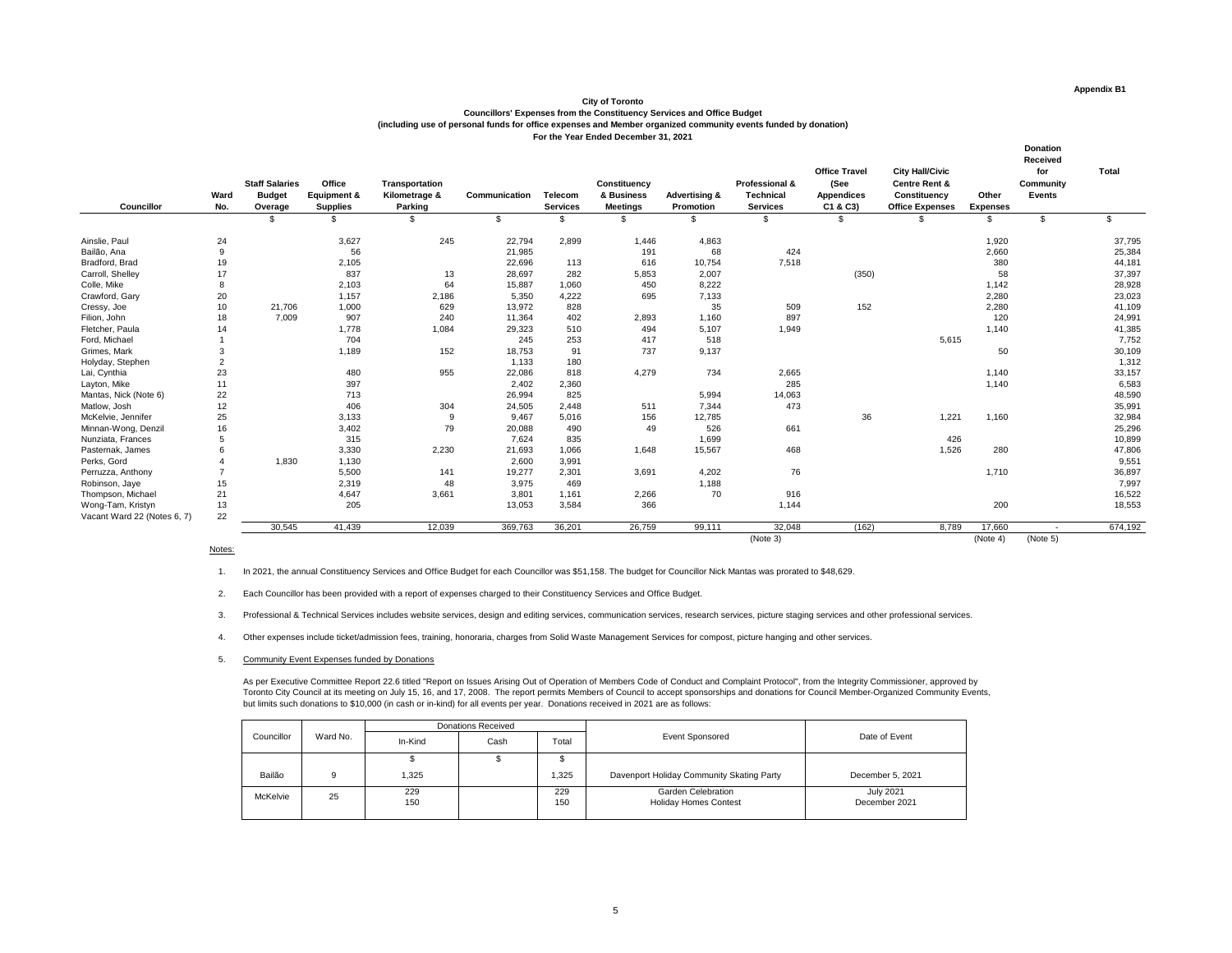### **Appendix B1**

# **City of Toronto Councillors' Expenses from the Constituency Services and Office Budget (including use of personal funds for office expenses and Member organized community events funded by donation) For the Year Ended December 31, 2021**

- 6. City Council, at its meeting on September 30, October 1 and 2, 2020, adopted CC24.3 declaring a vacancy in the Office of Councillor, Ward 22, Scarborough-Agincourt. City Council, at its meeting on October 27, 28 and 30, 2020, adopted CC25.1 deciding to fill the vacancy via by-election. At the by-election held on January 15, 2021, Councillor Nick Mantas was elected to be the Ward 22 Councillor for the remainder of the term.
- 7. At its meeting on June 26, 27, 28 and 29, 2018, City Council adopted Report EX35.20, "Council Members Administrative Matters, Policies and Procedures", authorizing the following officials to provide administrative management of a vacant Council Member office, including, but not limited to, purchasing and staffing matters:⊡ a. the Deputy Mayor, in the case of a vacancy in the Office of Mayor; and  $\Box$ b. the City Clerk, in the case of a vacancy in the Office of City Councillor.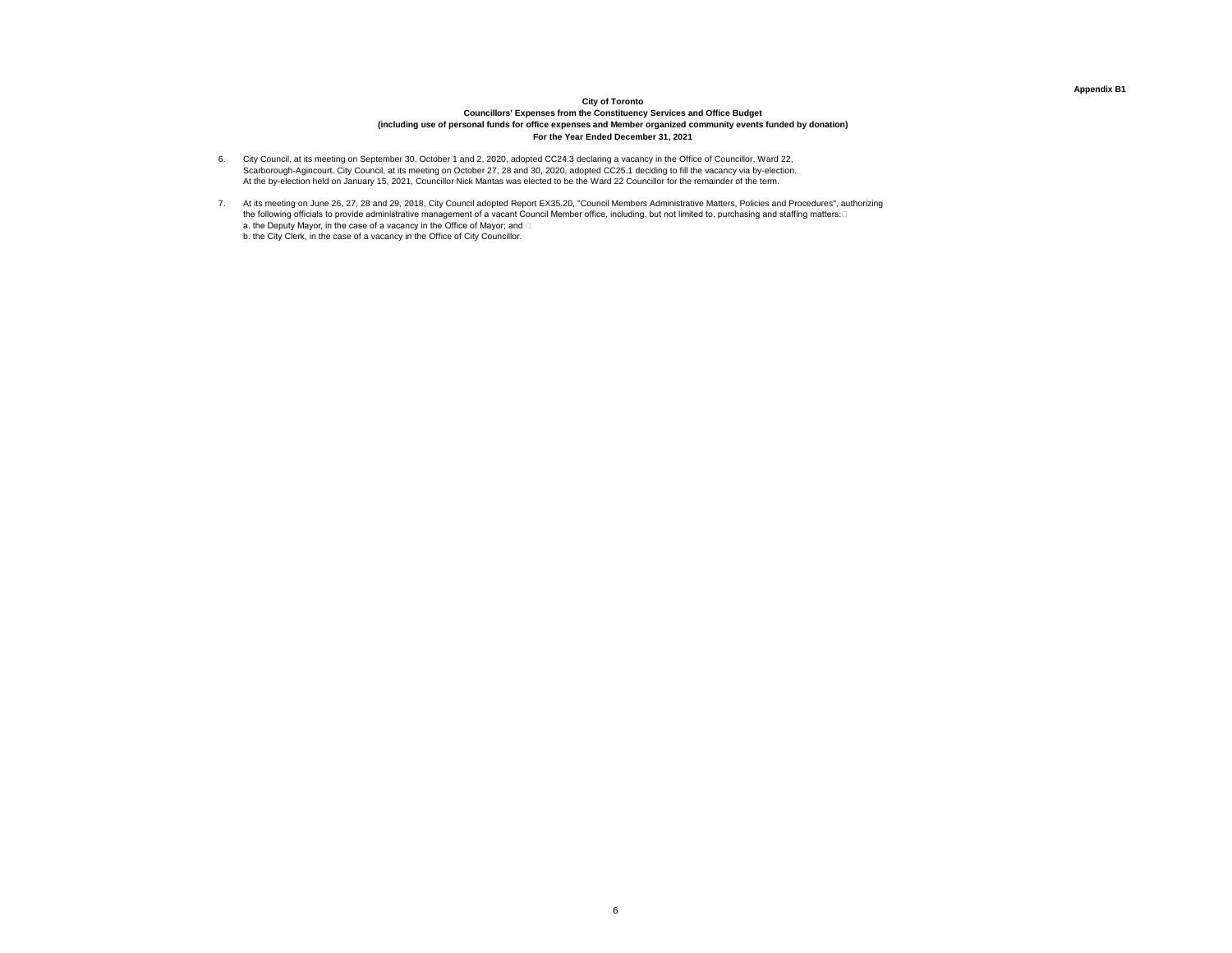# **Appendix B2**

### **City of Toronto Councillors' Expenses From the Council General Expense Budget For the Year Ended December 31, 2021**

|                             |                | <b>Constituency Office and Other Expenses (Note 2)</b> |                                                  | <b>General Entitlement for</b><br><b>Communications with</b><br><b>Constituents</b> |                                                                  |                                                                                           |                  |                                           |                       |                                                                 |
|-----------------------------|----------------|--------------------------------------------------------|--------------------------------------------------|-------------------------------------------------------------------------------------|------------------------------------------------------------------|-------------------------------------------------------------------------------------------|------------------|-------------------------------------------|-----------------------|-----------------------------------------------------------------|
| <b>Councillor</b>           | Ward No.       | <b>Support</b><br><b>Staff</b><br><b>Salaries</b>      | <b>Office Equipment &amp;</b><br><b>Supplies</b> | <b>Telecom</b><br><b>Services</b>                                                   | <b>Professional &amp;</b><br><b>Technical</b><br><b>Services</b> | <b>City Hall/Civic Centre</b><br><b>Rent &amp; Constituency</b><br><b>Office Expenses</b> | <b>Sub-Total</b> | <b>Allocation to</b><br><b>Councillor</b> | <b>Actual Expense</b> | <b>Total Paid from Council</b><br><b>General Expense Budget</b> |
|                             |                | $\mathfrak{S}$                                         | \$                                               | \$                                                                                  | \$                                                               | $\mathfrak{S}$                                                                            | \$               | \$                                        | $\mathfrak{S}$        | \$                                                              |
| Ainslie, Paul               | 24             |                                                        |                                                  | 2,199                                                                               | 636                                                              | 4,164                                                                                     | 6,999            | 12,182                                    | 12,182                | 19,181                                                          |
| Bailão, Ana                 | $9\,$          |                                                        |                                                  | 2,350                                                                               |                                                                  | 30,139                                                                                    | 32,489           | 14,927                                    | 14,927                | 47,416                                                          |
| Bradford, Brad              | 19             |                                                        |                                                  | 2,437                                                                               |                                                                  | 23,039                                                                                    | 25,476           | 13,756                                    | 13,756                | 39,232                                                          |
| Carroll, Shelley            | 17             |                                                        |                                                  | 2,284                                                                               |                                                                  | 4,800                                                                                     | 7,084            | 16,418                                    | 16,418                | 23,502                                                          |
| Colle, Mike                 | 8              |                                                        |                                                  | 1,772                                                                               |                                                                  | 22,194                                                                                    | 23,966           | 14,495                                    | 14,495                | 38,461                                                          |
| Crawford, Gary              | 20             |                                                        |                                                  | 2,465                                                                               |                                                                  | 4,332                                                                                     | 6,797            | 13,198                                    | 13,198                | 19,995                                                          |
| Cressy, Joe                 | 10             | 75,163                                                 |                                                  | 852                                                                                 | 128                                                              |                                                                                           | 76,143           | 31,906                                    | 31,906                | 108,049                                                         |
| Filion, John                | 18             |                                                        |                                                  | 1,448                                                                               |                                                                  | 4,800                                                                                     | 6,248            | 15,842                                    | 3,247                 | 9,495                                                           |
| Fletcher, Paula             | 14             |                                                        |                                                  | 1,062                                                                               |                                                                  | 2,712                                                                                     | 3,774            | 13,604                                    | 13,604                | 17,378                                                          |
| Ford, Michael               |                |                                                        |                                                  | 1,033                                                                               |                                                                  | 23,975                                                                                    | 25,008           | 10,822                                    | 10,136                | 35,144                                                          |
| Grimes, Mark                | 3              |                                                        |                                                  | 91                                                                                  |                                                                  | 2,640                                                                                     | 2,731            | 20,337                                    | 20,337                | 23,068                                                          |
| Holyday, Stephen            | $\overline{2}$ |                                                        |                                                  | 233                                                                                 |                                                                  | 1,548                                                                                     | 1,781            | 14,837                                    | 14,837                | 16,618                                                          |
| Lai, Cynthia                | 23             |                                                        |                                                  | 740                                                                                 |                                                                  | 20,206                                                                                    | 20,946           | 8,813                                     | 8,813                 | 29,759                                                          |
| Layton, Mike                | 11             |                                                        |                                                  | 1,574                                                                               |                                                                  |                                                                                           | 1,574            | 19,060                                    | 3,145                 | 4,719                                                           |
| Mantas, Nick (Note 7)       | 22             |                                                        |                                                  | 2,137                                                                               |                                                                  | 16,033                                                                                    | 18,170           | 11,813                                    | 11,813                | 29,983                                                          |
| Matlow, Josh                | 12             |                                                        |                                                  | 646                                                                                 |                                                                  | 15,925                                                                                    | 16,571           | 19,925                                    | 19,925                | 36,496                                                          |
| McKelvie, Jennifer          | 25             |                                                        |                                                  | 2,220                                                                               |                                                                  | 36,953                                                                                    | 39,173           | 9,234                                     | 9,234                 | 48,407                                                          |
| Minnan-Wong, Denzil         | 16             |                                                        |                                                  | 2,265                                                                               | 617                                                              |                                                                                           | 2,882            | 13,500                                    | 13,500                | 16,382                                                          |
| Nunziata, Frances           | 5              |                                                        |                                                  | 639                                                                                 |                                                                  | 23,817                                                                                    | 24,456           | 13,332                                    | 13,332                | 37,788                                                          |
| Pasternak, James            |                |                                                        | 115                                              | 5,323                                                                               | 805                                                              | 35,531                                                                                    | 41,774           | 12,844                                    | 12,844                | 54,618                                                          |
| Perks, Gord                 |                |                                                        |                                                  | 825                                                                                 |                                                                  | (71)                                                                                      | 754              | 15,292                                    | 15,265                | 16,019                                                          |
| Perruzza, Anthony           |                |                                                        | 173                                              | 1,235                                                                               |                                                                  | 19,119                                                                                    | 20,527           | 10,866                                    | 10,866                | 31,393                                                          |
| Robinson, Jaye              | 15             |                                                        |                                                  | 1,552                                                                               |                                                                  |                                                                                           | 1,552            | 12,987                                    | 12,695                | 14,247                                                          |
| Thompson, Michael           | 21             |                                                        |                                                  | 884                                                                                 |                                                                  | 2,352                                                                                     | 3,236            | 11,827                                    | 11,827                | 15,063                                                          |
| Wong-Tam, Kristyn           | 13             | 75,163                                                 |                                                  | 793                                                                                 | 909                                                              |                                                                                           | 76,865           | 26,817                                    | 18,681                | 95,546                                                          |
| Vacant Ward 22 (Notes 7, 8) | 22             |                                                        |                                                  | 116                                                                                 |                                                                  | 1,721                                                                                     | 1,837            |                                           |                       | 1,837                                                           |
| <b>Total</b>                |                | 150,326                                                | 288                                              | 39,175                                                                              | 3,095                                                            | 295,929                                                                                   | 488,813          | 378,634                                   | 340,983               | 829,796                                                         |
|                             |                | (Note 3)                                               |                                                  |                                                                                     | (Note 4)                                                         | (Note 5)                                                                                  |                  | (Note 6)                                  |                       |                                                                 |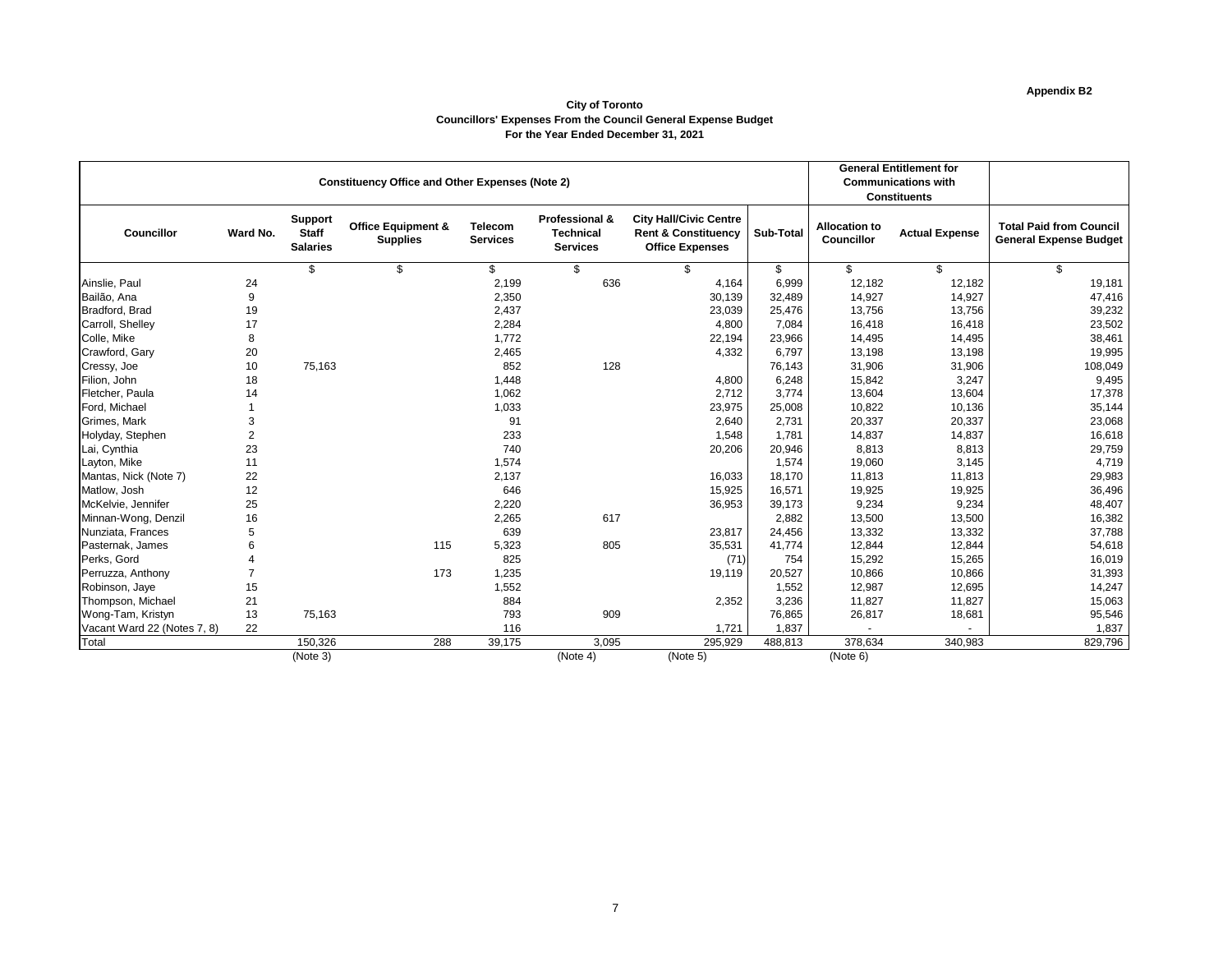#### **Appendix B2**

### **City of Toronto Councillors' Expenses From the Council General Expense Budget For the Year Ended December 31, 2021**

#### Notes:

- 1. Each Councillor has been provided with reports of expenses charged to the Council General Expense Budget.
- 2. The budget for Constituency and Other Expenses paid from the Council General Expense Budget is governed by the Constituency Services and Office Budget Policy approved by City Council at its meeting on July 11, 12 and 13, 2012 and the Parameters for Councillor Constituency Offices approved by City Council at its meeting on October 30, 31 and November 1, 2012.
- 3. Executive Committee Report EX42.1, titled "2010 Operating Budget", adopted by City Council on April 15, 2010, providing one additional staff member at the constituency assistant level for any ward which exceeds the median by more than 50 percent in both population and households, to be funded through the Council General Expense Budget.
- 4. City Council at its meeting on January 29 and 30, 2014, adopted Report EX37.1, "Resources Available/Allocated to Councillors", allocating each Councillor \$1,000 per year for expenses related to the meeting of the Accessibility for Ontarians with Disabilities Act (AODA) accessibility requirements for Councillor events or meetings paid from the Council General Expense Budget. The entitlement was amended by City Council at its meeting on March 10, 2015, report EX3.4 "2015 Capital and Operating Budget", so that the use of the \$44.0 thousand fund be based on a first-come first-serve basis with no limit per Councillor. The entitlement was amended by City Council at its meeting on February 15 and 16, 2017, report EX22.2, "2017 Capital and Operating Budgets" to \$10.0 thousand.
- 5. City Council Report EX2.5ab, adopted by City Council on March 7, 2019, approved amending the Parameters for Councillor Constituency Offices Policy to set the annual constituency office rent budget per Councillor at the range of market rents per ward in 2019 as outlined in Attachment 1 to the supplementary report. The Parameters include an annual inflationary adjustment to the lease entitlement. The constituency office rent budget per ward was adjusted by the 2021 CPI rate of 0.3%.
- 6. As per Appendix 1 of the Constituency Services and Office Budget Policy, titled "Resources Available/Allocated to Councillors", approved by City Council at its meeting on July 11, 12 and 13, 2012, and December 4, 5 and 13, 2018, each Councillor is entitled to an amount equivalent to the cost of production and postage or delivery by other means of one newsletter to all households within the ward, based on the 2011 census information, and at a rate not to exceed the current Canada Post standard Admail rate, paid from the Council General Expense Budget. For 2021, the Admail standard rate per item was \$0.116 and the production price per item \$0.166. The number of households is updated with planning information on completed developments.
- 7. City Council, at its meeting on September 30, October 1 and 2, 2020, adopted CC24.3 declaring a vacancy in the Office of Councillor, Ward 22, Scarborough-Agincourt. City Council, at its meeting on October 27, 28 and 30, 2020, adopted CC25.1 deciding to fill the vacancy via by-election. At the by-election held on January 15, 2021, Councillor Nick Mantas was elected to be the Ward 22 Councillor for the remainder of the term.
- 8. At its meeting on June 26, 27, 28 and 29, 2018, City Council adopted Report EX35.20, "Council Members Administrative Matters, Policies and Procedures", authorizing the following officials to provide administrative management of a vacant Council Member office, including, but not limited to, purchasing and staffing matters:⊡ a. the Deputy Mayor, in the case of a vacancy in the Office of Mayor; and  $\Box$
- b. the City Clerk, in the case of a vacancy in the Office of City Councillor.
- 9. Does not include legal fees. At its meeting on June 10, 11, 12 and 13, 2014, City Council adopted, as amended, EX42.2, amending the Constituency Services and Office Budget Policy so that eligible legal fees would include fees related to: investigations or reviews by the Integrity Commissioner, Lobbyist Registrar, Ombudsman or Auditor General under Part V of the City of Toronto Act, 2006; investigations conducted by the Toronto Police Service related to Councillors' duties and responsibilities, excluding criminal investigations; access requests for Councillor records; and other legal fees so that all future legal fees are paid out of the Council General Expense Budget. Legal fees related to complaints or investigations under Part V totalled \$7,369. Legal fees related to advice from outside counsel totalled \$32,052.
- 10. Does not include Directors' education program. At its meeting on February 17, 2016, City Council adopted Report EX12.2, "2016 Capital and Operating Budget", establishing a Directors' educations and training program for Members of City Council, to be obtained through a university-affiliated program, and that Council deem Directors training an eligible expense under the Constituency Services and Office Budget Policy with funding for the training to be funded from the Council General Expense Budget; limit the annual funding to a maximum of 18 Members of Council; deem annual association membership fees to Directors' organizations as an eligible expense under the Constituency Services and Office Budget Policy; require Members of Council to pay up to 25 percent of the cost for the training; and determine that funding is provided on a first-come first-served basis. In 2021, Councillor Carroll participated in the program with \$13,310 charged to the Council General Expense Budget.
- 11. The Council General Expense Budget also pays for standard office supplies and health and safety requirements, which are not allocated to specific Members of Council.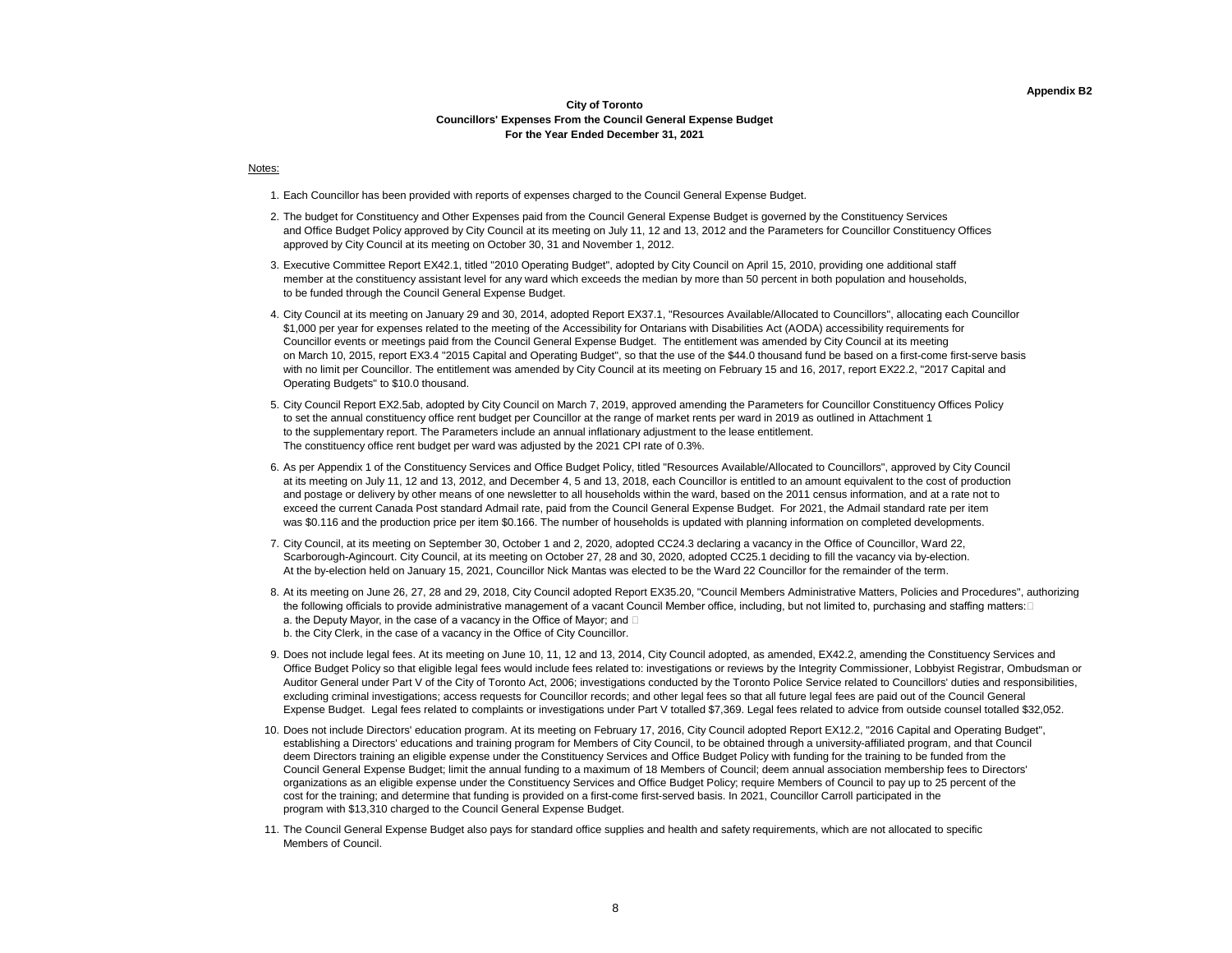### **Appendix C1**

### **City of Toronto Conference & Other Travel Expenses for Members of Council Paid from City Funds For the year ended December 31, 2021**

|                  | Ward | <b>Name of Conference/Event</b>                                                                                                                        |                              |                                                |            |
|------------------|------|--------------------------------------------------------------------------------------------------------------------------------------------------------|------------------------------|------------------------------------------------|------------|
| <b>Member</b>    | No.  | (Location/date)                                                                                                                                        | <b>Purpose of Attendance</b> | <b>Source</b>                                  | Total (\$) |
| Ainslie, Paul    | 24   | Federation of Canadian Municipalities (FCM)<br>Annual Conference and Trade Show<br>Virtual<br>May 31 - June 4, 2021                                    | <b>FCM Annual Conference</b> | <b>Council Business Travel</b>                 | 611        |
|                  |      |                                                                                                                                                        |                              |                                                | 611        |
| Bailão, Ana      | 9    | Federation of Canadian Municipalities (FCM)<br>Annual Conference and Trade Show<br>Virtual<br>May 31 - June 4, 2021                                    | <b>FCM Annual Conference</b> | <b>Council Business Travel</b>                 | 611        |
|                  |      |                                                                                                                                                        |                              |                                                | 611        |
| Bradford, Brad   | 19   | Federation of Canadian Municipalities (FCM)<br>Annual Conference and Trade Show<br>Virtual<br>May 31 - June 4, 2021                                    | <b>FCM Annual Conference</b> | <b>Council Business Travel</b>                 | 611        |
|                  |      |                                                                                                                                                        |                              |                                                | 611        |
| Carroll, Shelley | 17   | Federation of Canadian Municipalities (FCM)<br>Annual Conference and Trade Show<br>Virtual<br>May 31 - June 4, 2021                                    | <b>FCM Annual Conference</b> | <b>Council Business Travel</b>                 | 611        |
|                  |      | Association of Municipalities of Ontario (AMO)<br>Annual Conference (Cancelled)<br>Ottawa, Ontario<br>August 16 - 19, 2020<br>Airfare Refunded in 2021 | Intergovernmental            | <b>Constituency Services and Office Budget</b> | (350)      |

261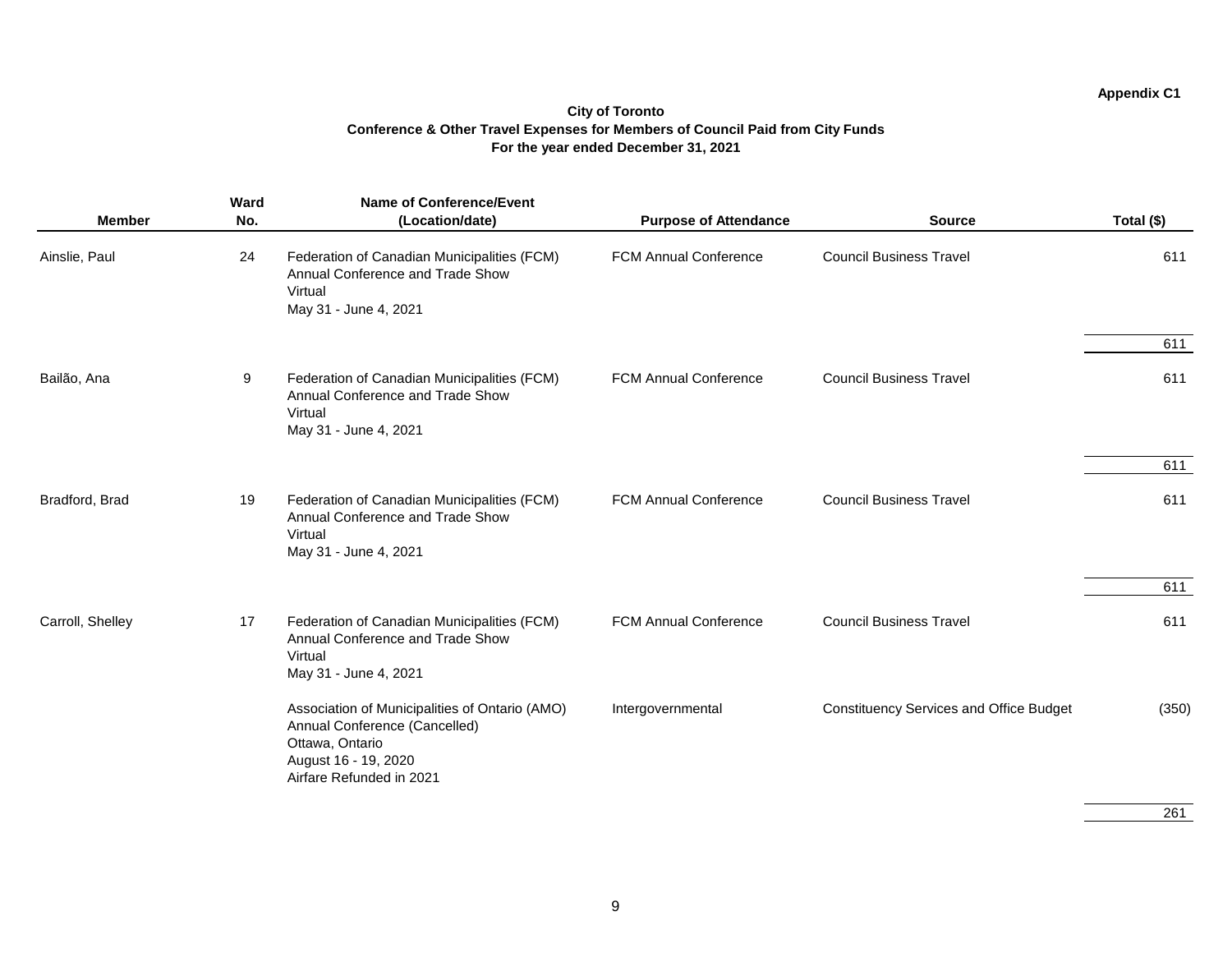### **Appendix C1**

### **City of Toronto Conference & Other Travel Expenses for Members of Council Paid from City Funds For the year ended December 31, 2021**

| <b>Member</b>      | <b>Ward</b><br>No. | <b>Name of Conference/Event</b><br>(Location/date)                                                                                            | <b>Purpose of Attendance</b>  | <b>Source</b>                                  | Total (\$) |
|--------------------|--------------------|-----------------------------------------------------------------------------------------------------------------------------------------------|-------------------------------|------------------------------------------------|------------|
| Cressy, Joe        | 10                 | Association of Local Public Health Agencies (alPHa) Conference and<br><b>Conference and Annual General Meeting</b><br>Virtual<br>June 8, 2021 | <b>Annual General Meeting</b> | <b>Constituency Services and Office Budget</b> | 152        |
|                    |                    |                                                                                                                                               |                               |                                                | 152        |
| Fletcher, Paula    | 14                 | Federation of Canadian Municipalities (FCM)<br>Annual Conference and Trade Show<br>Virtual<br>May 31 - June 4, 2021                           | <b>FCM Annual Conference</b>  | <b>Council Business Travel</b>                 | 611        |
|                    |                    |                                                                                                                                               |                               |                                                | 611        |
| Lai, Cynthia       | 23                 | Federation of Canadian Municipalities (FCM)<br>Annual Conference and Trade Show<br>Virtual<br>May 31 - June 4, 2021                           | <b>FCM Annual Conference</b>  | <b>Council Business Travel</b>                 | 611        |
|                    |                    |                                                                                                                                               |                               |                                                | 611        |
| McKelvie, Jennifer | 25                 | Great Lakes and St. Lawrence Cities Initiative<br><b>Annual General Meeting</b><br>Virtual<br>August 25 - 26, 2021                            | <b>Annual General Meeting</b> | <b>Constituency Services and Office Budget</b> | 36         |
|                    |                    |                                                                                                                                               |                               |                                                | $\sim$     |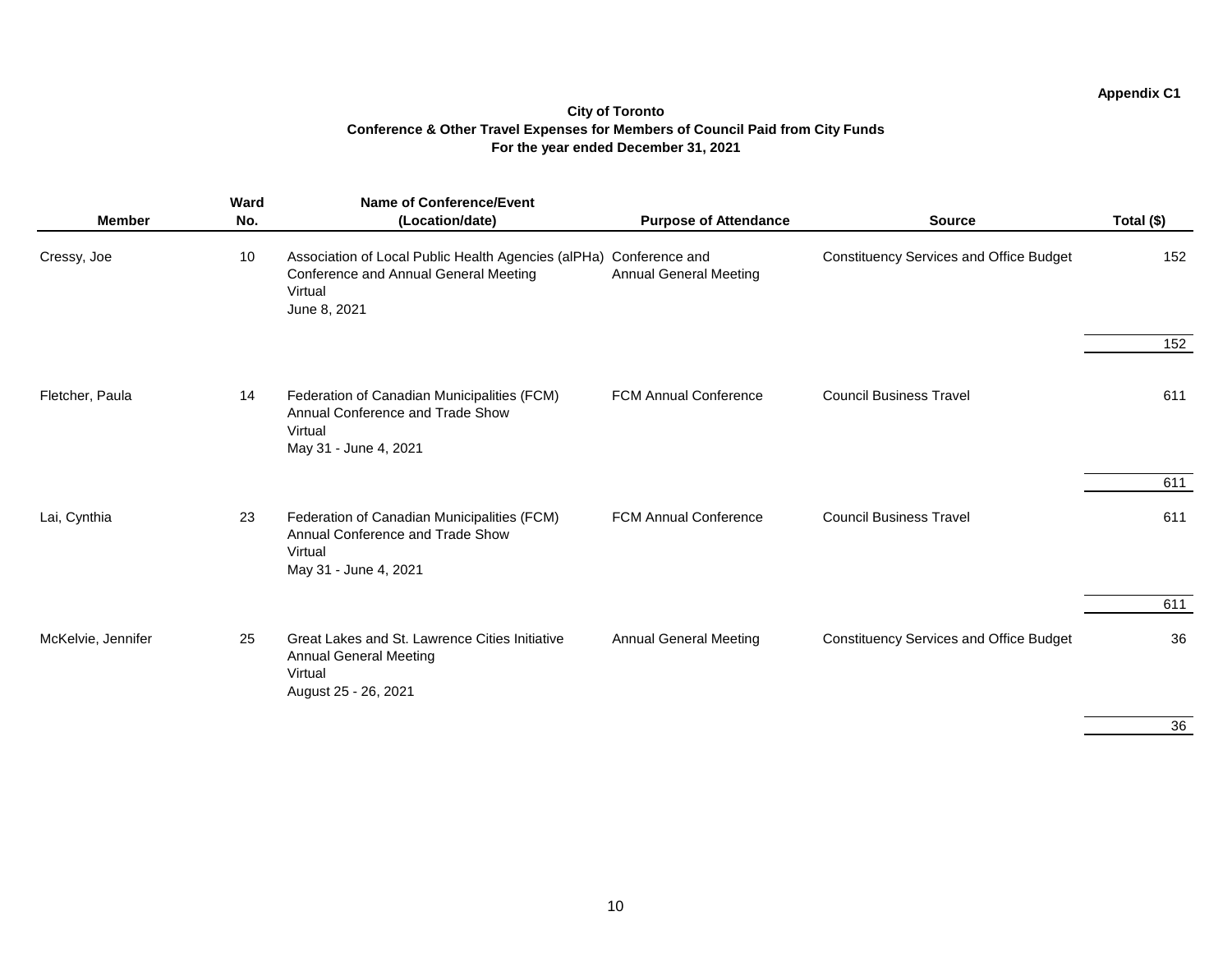### **Appendix C1**

### **City of Toronto Conference & Other Travel Expenses for Members of Council Paid from City Funds For the year ended December 31, 2021**

| <b>Member</b>     | Ward<br>No. | <b>Name of Conference/Event</b><br>(Location/date)                                                                        | <b>Purpose of Attendance</b> | <b>Source</b>                                                                                                                                                                 | Total (\$)                                                   |
|-------------------|-------------|---------------------------------------------------------------------------------------------------------------------------|------------------------------|-------------------------------------------------------------------------------------------------------------------------------------------------------------------------------|--------------------------------------------------------------|
| Wong-Tam, Kristyn | 13          | Federation of Canadian Municipalities (FCM)<br>Annual Conference and Trade Show<br>Virtual<br>May 31 - June 4, 2021       | <b>FCM Annual Conference</b> | <b>Council Business Travel</b>                                                                                                                                                | 611                                                          |
|                   |             |                                                                                                                           |                              |                                                                                                                                                                               | 611                                                          |
| Tory, John        | Mayor       | Federation of Canadian Municipalities (FCM)<br><b>Big City Mayors' Caucus</b><br>Ottawa, Ontario<br>October 12 - 14, 2021 | Intergovernmental            | <b>Council Business Travel</b>                                                                                                                                                | 1,226                                                        |
|                   |             |                                                                                                                           |                              |                                                                                                                                                                               | 1,226                                                        |
|                   |             |                                                                                                                           |                              | <b>Summary of Expenses</b>                                                                                                                                                    | <u>Total</u><br>$\sqrt[6]{\frac{1}{2}}$                      |
|                   |             |                                                                                                                           |                              | <b>Council Business Travel Budget</b><br><b>Constituency Services and Office Budget</b><br>Mayor's Office Budget<br><b>City Divisions</b><br><b>Agencies and Corporations</b> | 5,503<br>(162)<br>$\sim$<br>$\blacksquare$<br>$\blacksquare$ |
|                   |             |                                                                                                                           |                              | <b>GRAND TOTAL</b>                                                                                                                                                            | 5,341                                                        |

### Notes:

- 1 Business travel and conferences for Members of Council are subject to the Constituency Services and Office Budget Policy approved by Council at its meeting on July 11, 12 and 13, 2012 (EX21.9), unless otherwise specified.
- 2 Councillors Paul Ainslie, Ana Bailão, Brad Bradford, Cynthia Lai, Nick Mantas and Anthony Perruzza were Board or Committee Members of FCM.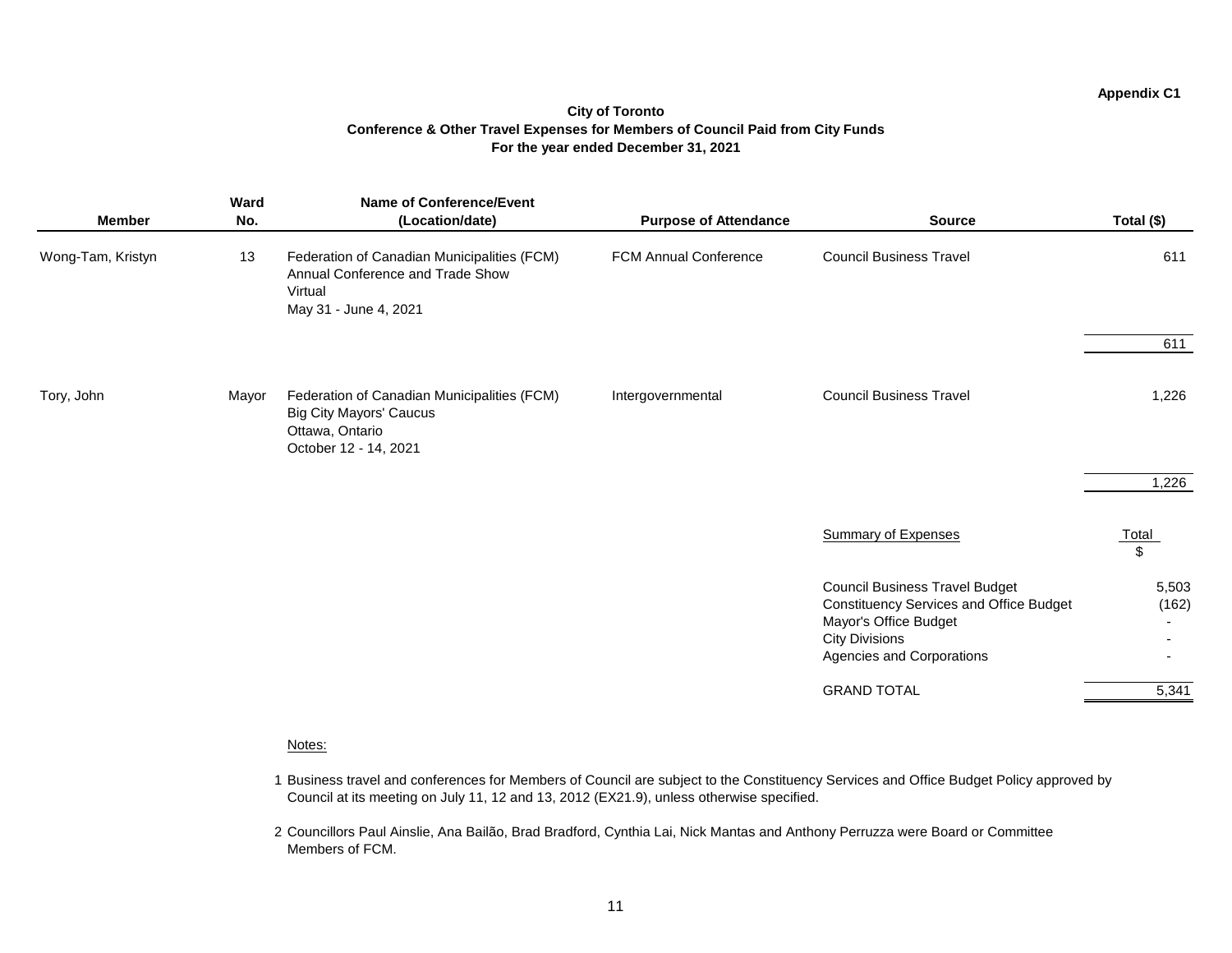### **City of Toronto Conference & Other Travel Expenses for Members of Council Paid from Non-City Funds For the year ended December 31, 2021**

|                | Ward | Nam<br>∵vent<br>יה<br>onter |                                 |        |
|----------------|------|-----------------------------|---------------------------------|--------|
| <br>`∩uncilloı | No.  | n/date<br>аш.               | Pıır<br>naanco<br>. Atter<br>OТ | source |
|                |      |                             |                                 |        |

GRAND TOTAL

Summary of Source

Other External Bodies (Affiliated Other External Bodies (Non-Aff

| е                        | <b>Total</b> |
|--------------------------|--------------|
|                          | \$           |
|                          |              |
|                          |              |
|                          |              |
|                          |              |
|                          |              |
|                          |              |
|                          |              |
|                          |              |
|                          | <b>Total</b> |
|                          | \$           |
| ed) - (See Note 1)       |              |
| filiated) - (See Note 2) |              |
|                          |              |

GRAND TOTAL

### Notes:

- 1. Other external bodies (affiliated) are external organizations that the City of Toronto has appointees to their board. In 2021, there is nothing to report.
- 2. Other external bodies (non-affiliated) do not have Council appointees on their board. In 2021, there is nothing to report.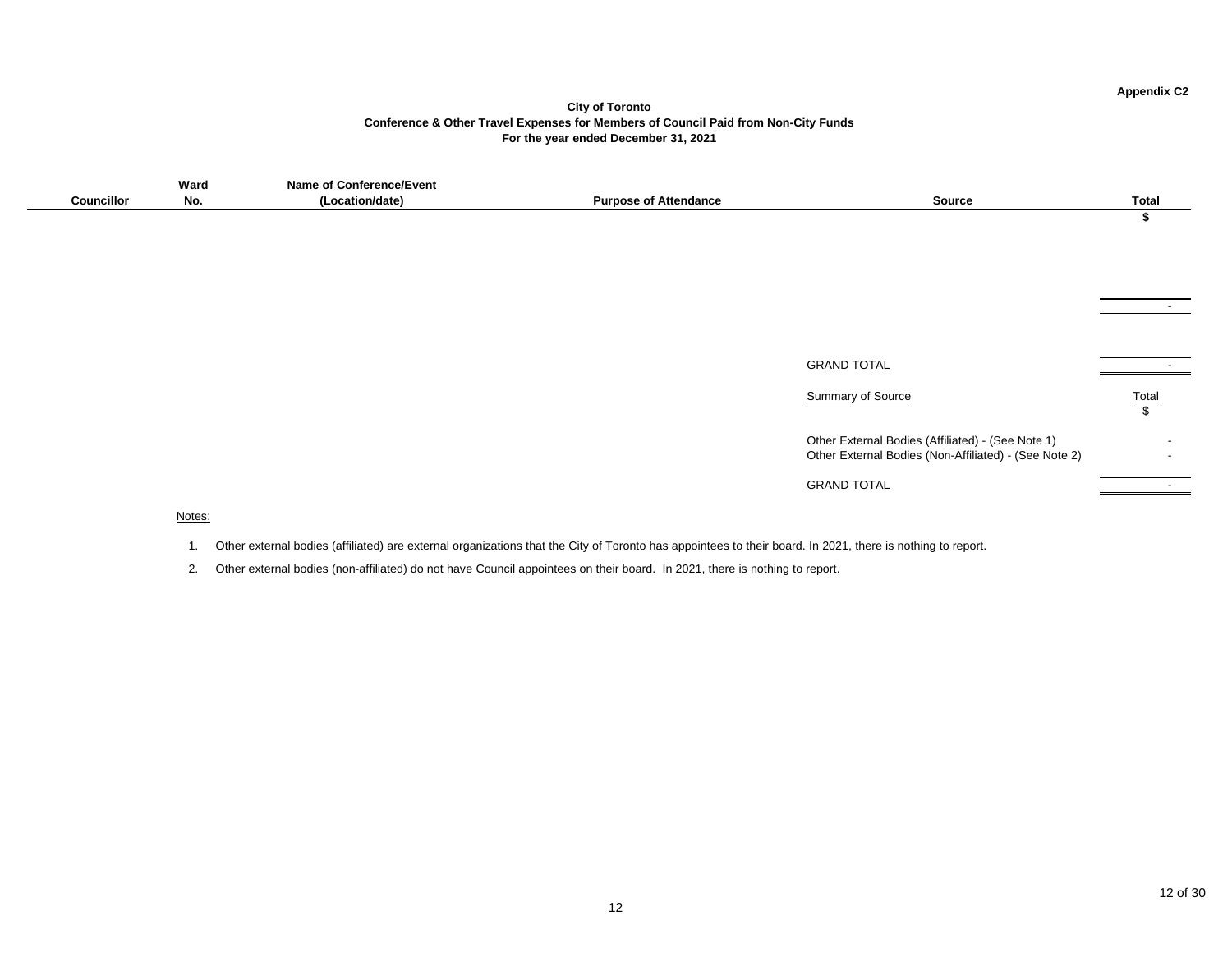# **City of Toronto Council Staff Travel Expenses For the year ended December 31, 2021**

# **Appendix C3**

| Ward  |                       |                       | <b>Name of Conference/Event</b>                                                                                                                      |                              |                                                                                                                                                                                 |                                |
|-------|-----------------------|-----------------------|------------------------------------------------------------------------------------------------------------------------------------------------------|------------------------------|---------------------------------------------------------------------------------------------------------------------------------------------------------------------------------|--------------------------------|
| No.   | <b>Members' Staff</b> | Role                  | (Location/date)                                                                                                                                      | <b>Purpose of Attendance</b> | <b>Source</b>                                                                                                                                                                   | <b>Total</b>                   |
| Mayor | Brunet, Louise        |                       | Manager, Tour and Events Federation of Canadian Municipalities (FCM)<br><b>Big Cities Mayors' Caucus</b><br>Ottawa, Ontario<br>October 12 - 14, 2021 | Intergovernmental            | Mayor's Office Budget                                                                                                                                                           | 1,406                          |
| Mayor | Robertson, Luke       | <b>Chief of Staff</b> | Federation of Canadian Municipalities (FCM)<br><b>Big Cities Mayors' Caucus</b><br>Ottawa, Ontario<br>October 13 - 14, 2021                          | Intergovernmental            | Mayor's Office Budget                                                                                                                                                           | 1,188                          |
|       |                       |                       |                                                                                                                                                      |                              | <b>GRAND TOTAL</b>                                                                                                                                                              | 2,594                          |
|       |                       |                       |                                                                                                                                                      |                              | <b>Summary of Source</b>                                                                                                                                                        | <u>Total</u><br>$\mathfrak{S}$ |
|       |                       |                       |                                                                                                                                                      |                              | <b>Council Business Travel Budget</b><br><b>Constituency Services &amp; Office Budget</b><br>Mayor's Office Budget<br><b>City Divisions</b><br><b>Agencies and Corporations</b> | 2,594                          |
|       |                       |                       |                                                                                                                                                      |                              | <b>GRAND TOTAL</b>                                                                                                                                                              | 2,594                          |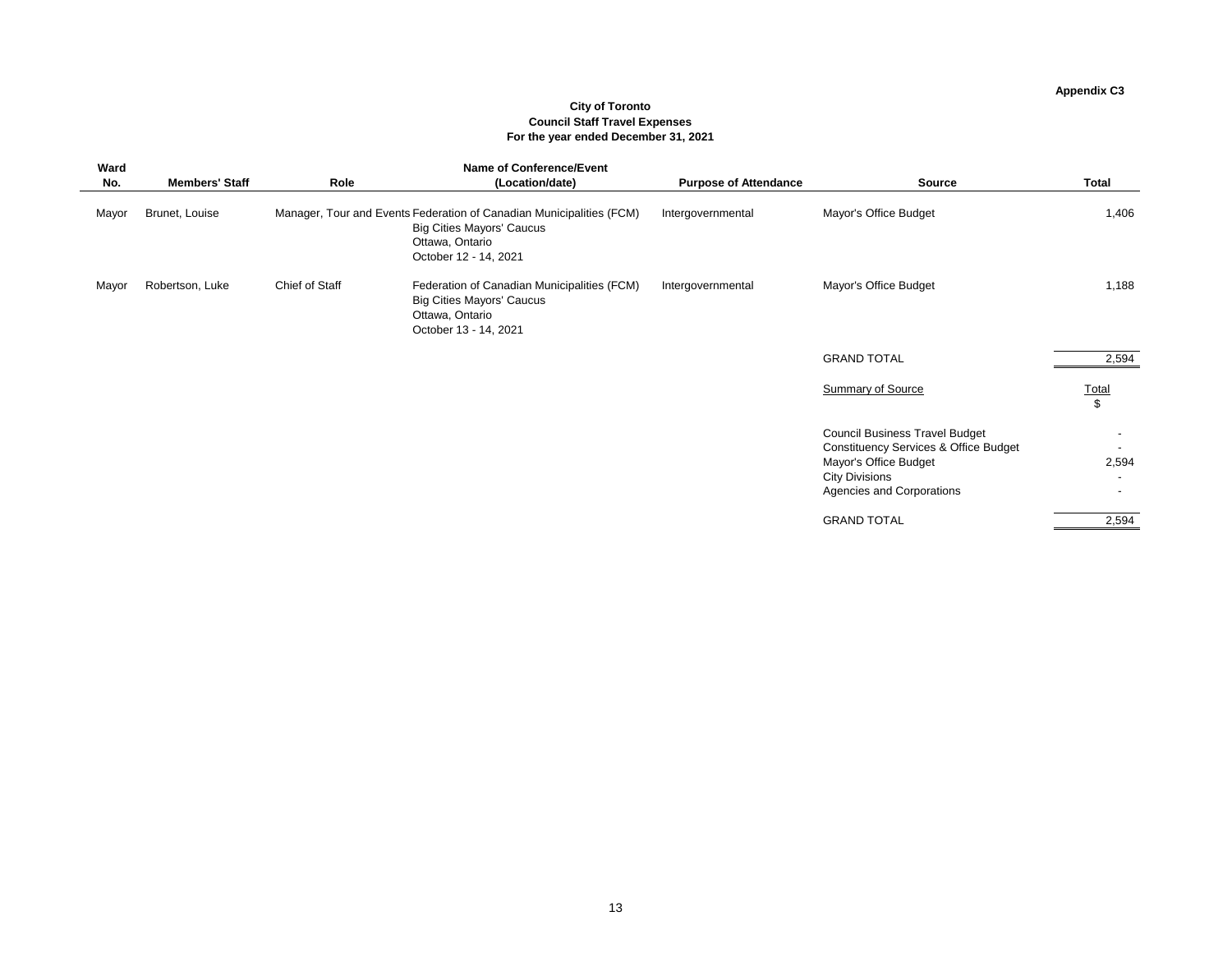### **For the Year Ended December 31, 2021 City of Toronto Expenses for Members of Council Charged to City Divisions**

| <b>Councillor</b>      | <b>Ward</b><br>No. | Travel/<br><b>Conference (See</b><br><b>Appendix C1)</b> | <b>Staff Travel</b><br>(See Appendix<br>C3) | <b>Other Expenses</b> | <b>Total Expenses</b> |
|------------------------|--------------------|----------------------------------------------------------|---------------------------------------------|-----------------------|-----------------------|
|                        |                    |                                                          |                                             |                       |                       |
| Ainslie, Paul (Note 1) | 24                 | $\overline{\phantom{0}}$                                 | <b>.</b>                                    | 225                   | 225                   |
|                        |                    |                                                          |                                             | 225                   | 225                   |
|                        |                    |                                                          |                                             | (Note 2)              |                       |

Note:

1. Other expenses include annual membership fees for TechTO that was charged to the Technology Services Division.

2. Expenses consisting of security costs of \$124,987 were incurred by a City Division for City Council.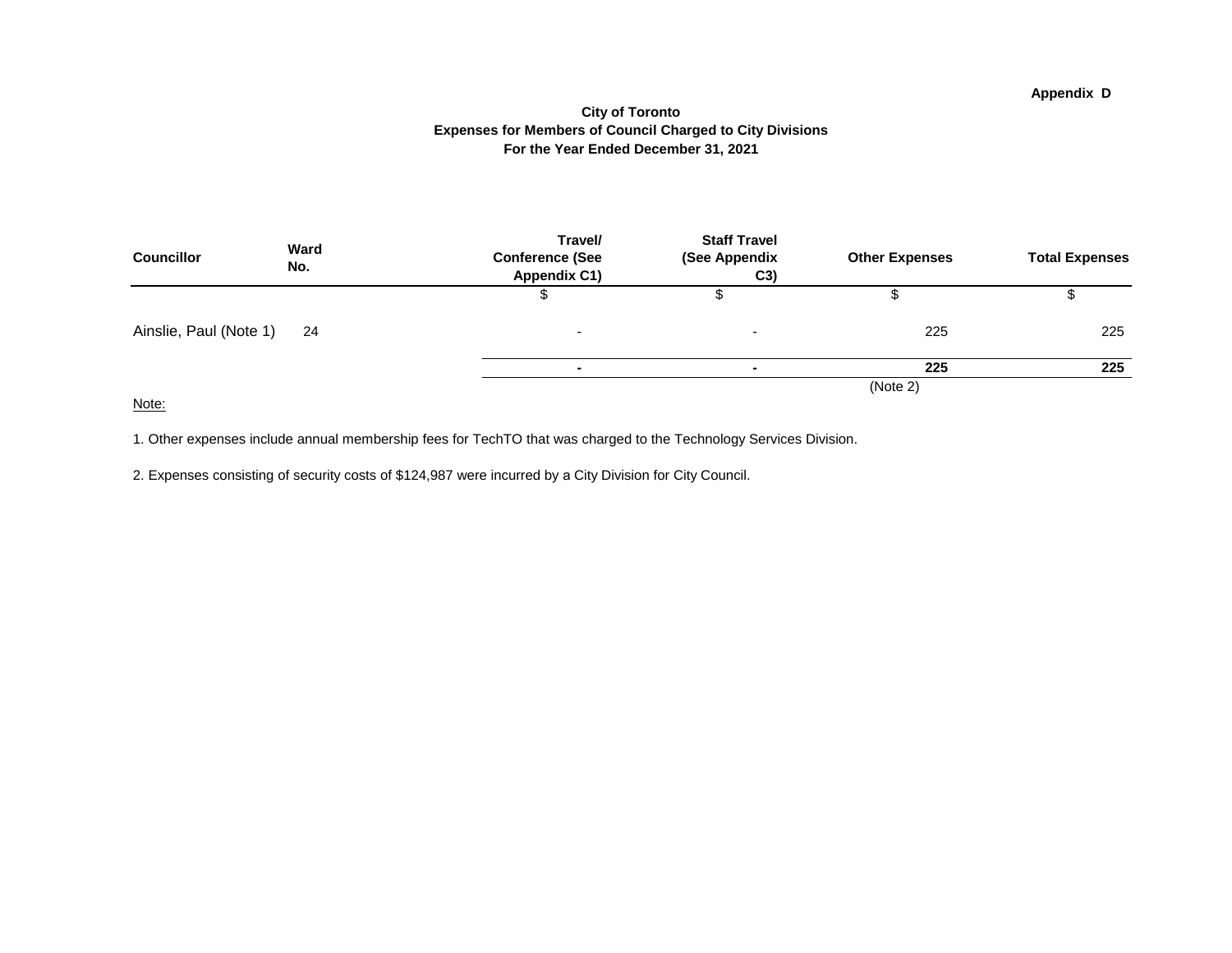## **Appendix E**

### **City of Toronto Remuneration and Expenses of Members of Council Paid by Agencies, Corporations and Other Bodies For the Year Ended December 31, 2021**

| Councillor          | Ward<br>No.    | Remuneration<br>(See Appendix<br>G) | Transportation/<br>Kilometrage/<br>Parking | Travel/Conference<br>(See Appendix C1) | Other (See<br>Appendix G) | Total<br>Expenses |
|---------------------|----------------|-------------------------------------|--------------------------------------------|----------------------------------------|---------------------------|-------------------|
|                     |                | \$                                  | \$                                         | \$                                     | \$                        | \$                |
| Ainslie, Paul       | 24             | 953                                 | 41                                         |                                        | 153                       | 193               |
| Bailão, Ana         | 9              |                                     |                                            |                                        |                           |                   |
| Bradford, Brad      | 19             |                                     | 217                                        |                                        |                           | 217               |
| Carroll, Shelley    | 17             | 780                                 | 259                                        |                                        |                           | 259               |
| Colle, Mike         | 8              |                                     | 44                                         |                                        |                           | 44                |
| Crawford, Gary      | 20             |                                     |                                            |                                        |                           |                   |
| Cressy, Joe         | 10             |                                     | 121                                        |                                        |                           | 121               |
| Filion, John        | 18             |                                     | 116                                        |                                        |                           | 116               |
| Fletcher, Paula     | 14             | 1,213                               | 99                                         |                                        |                           | 99                |
| Ford, Michael       |                |                                     |                                            |                                        |                           |                   |
| Grimes, Mark        | 3              |                                     | 28                                         |                                        | 2,417                     | 2,445             |
| Holyday, Stephen    | $\overline{2}$ |                                     |                                            |                                        |                           |                   |
| Lai, Cynthia        | 23             |                                     | 19                                         |                                        |                           | 19                |
| Layton, Mike        | 11             | 780                                 |                                            |                                        |                           |                   |
| Mantas, Nick        | 22             |                                     |                                            |                                        |                           |                   |
| Matlow, Josh        | 12             |                                     | 79                                         |                                        |                           | 79                |
| McKelvie, Jennifer  | 25             | 5,075                               |                                            |                                        |                           |                   |
| Minnan-Wong, Denzil | 16             |                                     | 330                                        |                                        |                           | 330               |
| Nunziata, Frances   | 5              |                                     | 35                                         |                                        |                           | 35                |
| Pasternak, James    | 6              | 693                                 | 63                                         |                                        |                           | 63                |
| Perks, Gord         | 4              |                                     |                                            |                                        |                           |                   |
| Perruzza, Anthony   | 7              | 1,646                               | 46                                         |                                        |                           | 46                |
| Robinson, Jaye      | 15             |                                     | 49                                         |                                        | 100,000                   | 100,049           |
| Thompson, Michael   | 21             |                                     | 275                                        |                                        |                           | 275               |
| Wong-Tam, Kristyn   | 13             |                                     |                                            |                                        |                           |                   |
| Tory, John          | Mayor          |                                     |                                            |                                        |                           |                   |
|                     |                | 11,138                              | 1,823                                      |                                        | 102,569                   | 104,392           |
|                     |                | (Note 1)                            | (Note 2)                                   |                                        | (Note 3)                  |                   |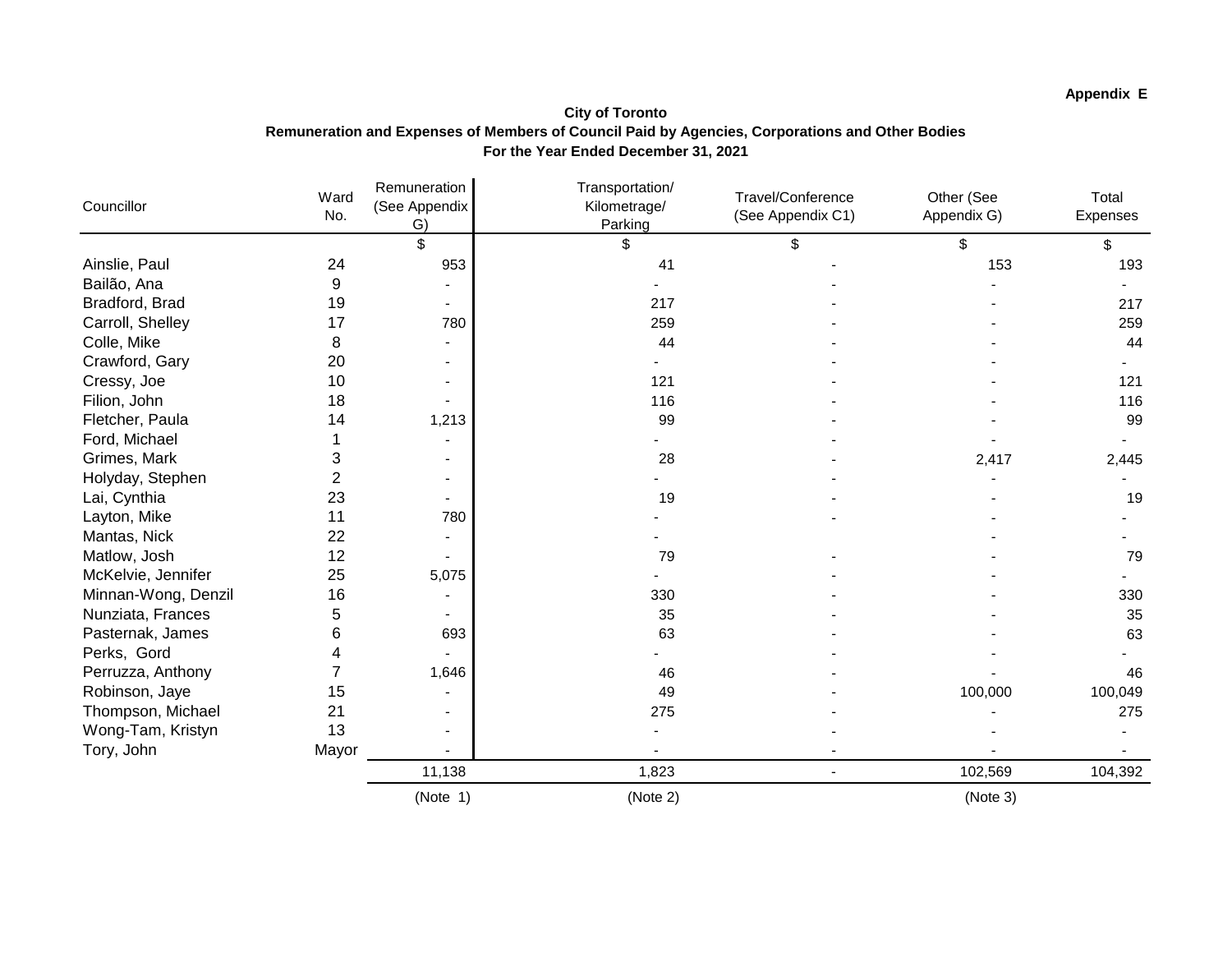#### **Appendix E**

### **City of Toronto Remuneration and Expenses of Members of Council Paid by Agencies, Corporations and Other Bodies For the Year Ended December 31, 2021**

#### Notes:

- 1. Remuneration was paid by the following organizations:
	- Toronto and Region Conservation Authority paid a per diem of \$86.62 per meeting. Total \$6,063.

- Federation of Canadian Municipalities (FCM) Green Municipal Fund (GMF) Council to Councillor Jennifer McKelvie. Details are not included in Appendix G as appointment to the GMF Council was not made by City of Toronto Council. Remuneration is paid as follows:

 - Honorarium of \$350 for each day of an in-person Council meeting plus a one-day honorarium of \$350 to cover preparation time

 - Half-day honorarium rate of \$175 for teleconference meetings plus a half-day honorarium of \$175 to cover preparation time

- 2. Transportation, kilometrage, and parking expenses include parking passes that were paid by the Toronto Parking Authority (\$1,823).
- 3. Other Expenses include the following expenditures, which were paid by:
	- Toronto Transit Commission: payment of the Chair's staff and office expenses (\$100,000).
	- Toronto Public Library Board: payment of conference fees (\$153).
	- Exhibition Place: payment of meeting costs (\$1,211) and cell phone charges (\$1,206) for a total (\$2,417).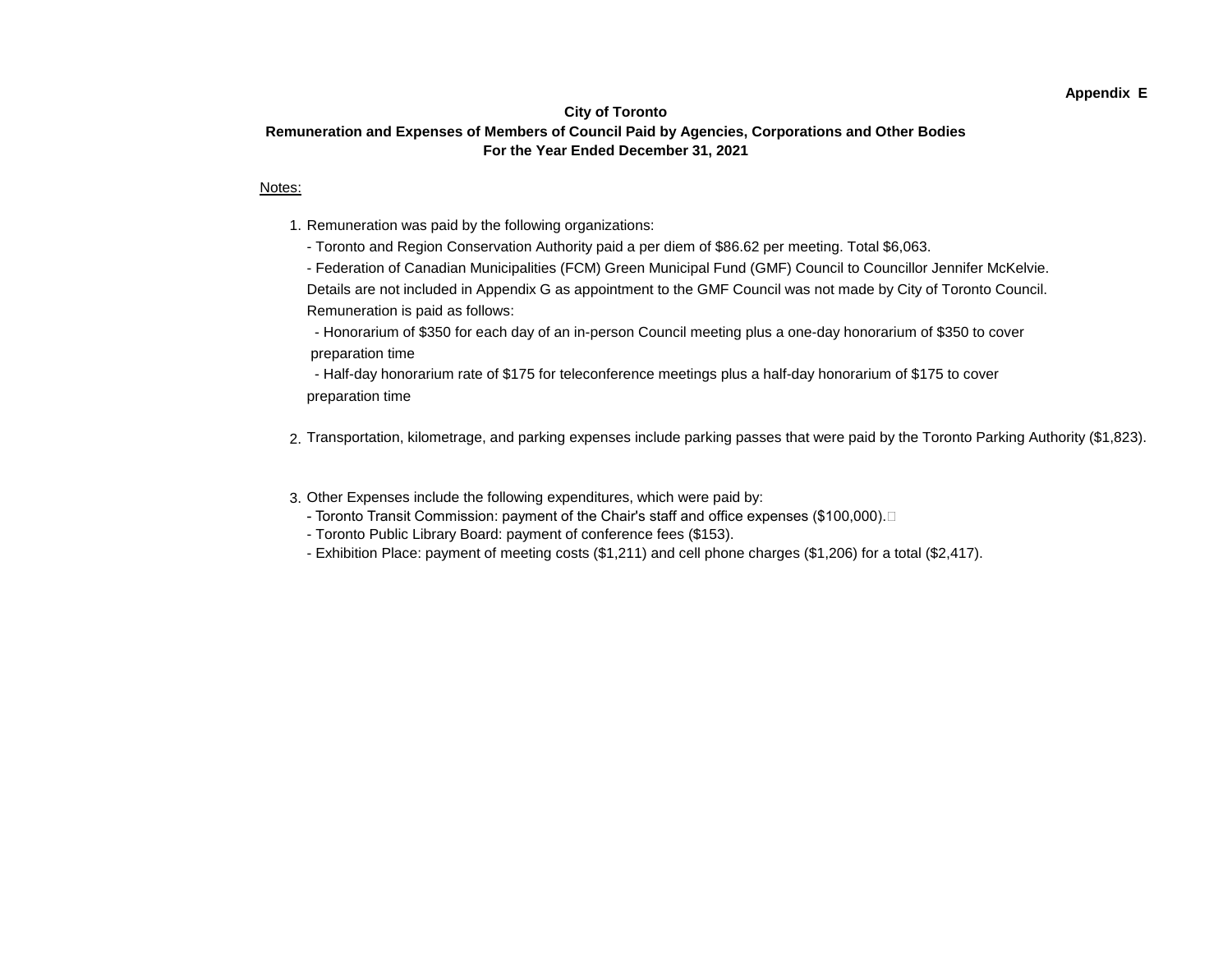# **Appendix F**

## **City of Toronto Mayor's Office Expenses For the Year Ended December 31, 2021**

|                         | <b>Salaries &amp;</b><br><b>Benefits</b> | <b>Office</b><br><b>Equipment &amp;</b><br><b>Supplies</b> | Transportation,<br>Kilometrage &<br><b>Parking</b> | <b>Communication</b> | <b>Telecom</b><br><b>Services</b> | <b>Business</b><br><b>Meeting</b><br><b>Expenses</b> | <b>Advertising &amp;</b><br><b>Promotion</b> | <b>Professional &amp;</b><br><b>Technical</b><br><b>Services</b> | <b>Travel (see</b><br>Appendix C) | <b>Other</b><br><b>Expenses</b> | <b>Other</b><br><b>Recoveries</b> | <b>Total Office</b><br><b>Expenses</b> | <b>Total</b> |
|-------------------------|------------------------------------------|------------------------------------------------------------|----------------------------------------------------|----------------------|-----------------------------------|------------------------------------------------------|----------------------------------------------|------------------------------------------------------------------|-----------------------------------|---------------------------------|-----------------------------------|----------------------------------------|--------------|
|                         |                                          |                                                            |                                                    |                      |                                   |                                                      |                                              |                                                                  |                                   |                                 |                                   |                                        |              |
| J. Tory, Mayor          | 243,464                                  |                                                            |                                                    |                      |                                   |                                                      |                                              |                                                                  |                                   |                                 |                                   |                                        | 243,464      |
| <b>Staff and Office</b> | 2,223,153                                | 8,293                                                      | 4,683                                              | 4,419                | 9,293                             | 484                                                  | 486                                          |                                                                  | 2,594                             | ,959                            |                                   | 32,211                                 | 2,255,364    |
| <b>Total</b>            | 2,466,617                                | 8,293                                                      | 4,683                                              | 4,419                | 9,293                             | 484                                                  | 486                                          |                                                                  | 2,594                             | 959, ا                          |                                   | 32,211                                 | 2,498,828    |

| Telecom         | Professional &            | <b>Business Travel*</b> |
|-----------------|---------------------------|-------------------------|
| <b>Expenses</b> | <b>Technical Services</b> |                         |
|                 |                           |                         |
|                 |                           |                         |

Notes: 1. The total operating budget for the Mayor's Office is \$2,567,005.

\*See Appendix C1 for details on Business Travel

2. Mayor Tory has been provided with reports of expenses charged to his Operating Budget and the Council General Budget.

3. City Council, at its meeting on July 11, 12 and 12, 2012 adopted EX21.9 'Policy Changes to Facilitate Councillor Operations' approving the following expenses paid from the Council General Expense Budget and Business Travel Budget: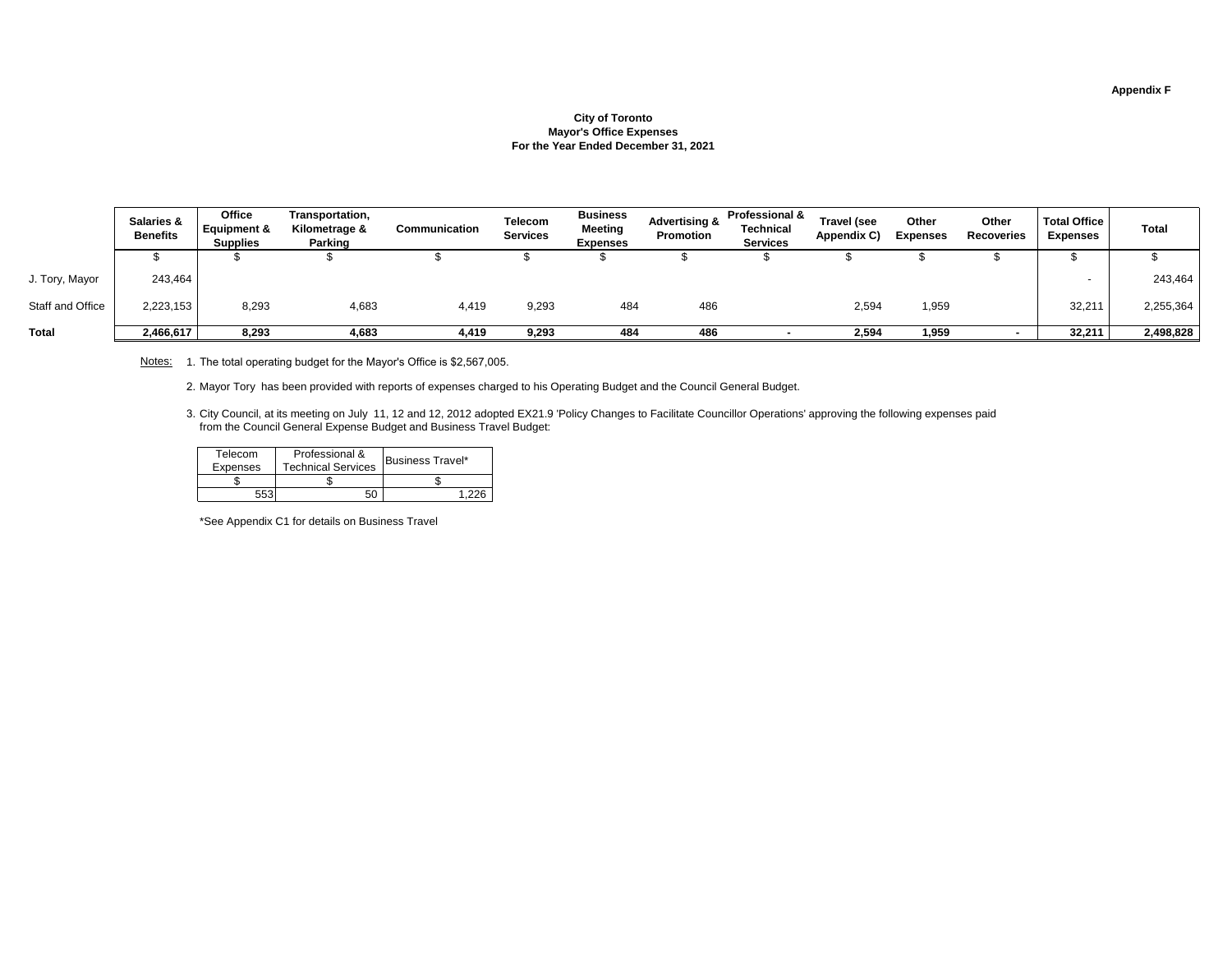### Notes:

(1) Members of Council are indicated by a single asterisk (\*). The authority for these payments is shown on Appendix H (Section B).

| <b>Agencies, Corporations and Other Bodies</b>                                                                                                  | <b>Remuneration as</b><br><b>Board Member</b> | <b>Expenses</b> |
|-------------------------------------------------------------------------------------------------------------------------------------------------|-----------------------------------------------|-----------------|
|                                                                                                                                                 |                                               | \$              |
| <b>Aboriginal Affairs Advisory Committee</b>                                                                                                    |                                               |                 |
| P. Hart                                                                                                                                         | 625                                           | <b>Nil</b>      |
| <b>B.</b> Winters                                                                                                                               | 625                                           | Nil             |
| Note: Additional members were appointed mid-December. These members were excluded from the listing as they received \$nil remuneration in 2021. |                                               |                 |
| <b>Administrative Penalty Tribunal</b>                                                                                                          |                                               |                 |
| A. Alawi                                                                                                                                        | 1,778                                         | Nil             |
| J. Ansell                                                                                                                                       | 9,985                                         | Nil             |
| R. Austin                                                                                                                                       | 2,090                                         | Nil             |
| D. Boudreau                                                                                                                                     | 44,704                                        | Nil             |
| N. Bronfman                                                                                                                                     | 50,946                                        | Nil             |
| <b>B.</b> Cappell                                                                                                                               | 9,502                                         | Nil             |
| C. Daniel                                                                                                                                       | 2,174                                         | Nil             |
| B. Drory                                                                                                                                        | 34,766                                        | Nil             |
| J. Foot                                                                                                                                         | 8,461                                         | Nil             |
| C. Gaster                                                                                                                                       | 41,085                                        | Nil             |
| S. Graves                                                                                                                                       | 45,209                                        | Nil             |
| J. Gumbs                                                                                                                                        | 50,522                                        | Nil             |
| C. Gural                                                                                                                                        | 12,004                                        | Nil             |
| D. Hall                                                                                                                                         | 2,349                                         | Nil             |
| J. Mumtaz                                                                                                                                       | 34,813                                        | Nil             |
| K. Kelly                                                                                                                                        | 10,860                                        | Nil             |
| R. Montgomery                                                                                                                                   | 46,294                                        | Nil             |
| J. Ng                                                                                                                                           | 127                                           | Nil             |
| S. Nguyen                                                                                                                                       | 12,153                                        | Nil             |
| S. Pinto                                                                                                                                        | 47,504                                        | Nil             |
| A. Radhakant                                                                                                                                    | 33,306                                        | <b>Nil</b>      |
| E. Ramlochan                                                                                                                                    | 6,931                                         | Nil             |
| L. Ross                                                                                                                                         | 6,790                                         | Nil             |
| V. Scaramuzza                                                                                                                                   | 382                                           | Nil             |
| P. Sommerville                                                                                                                                  | 86,148                                        | <b>Nil</b>      |
| K. Stephenson                                                                                                                                   | 6,057                                         | <b>Nil</b>      |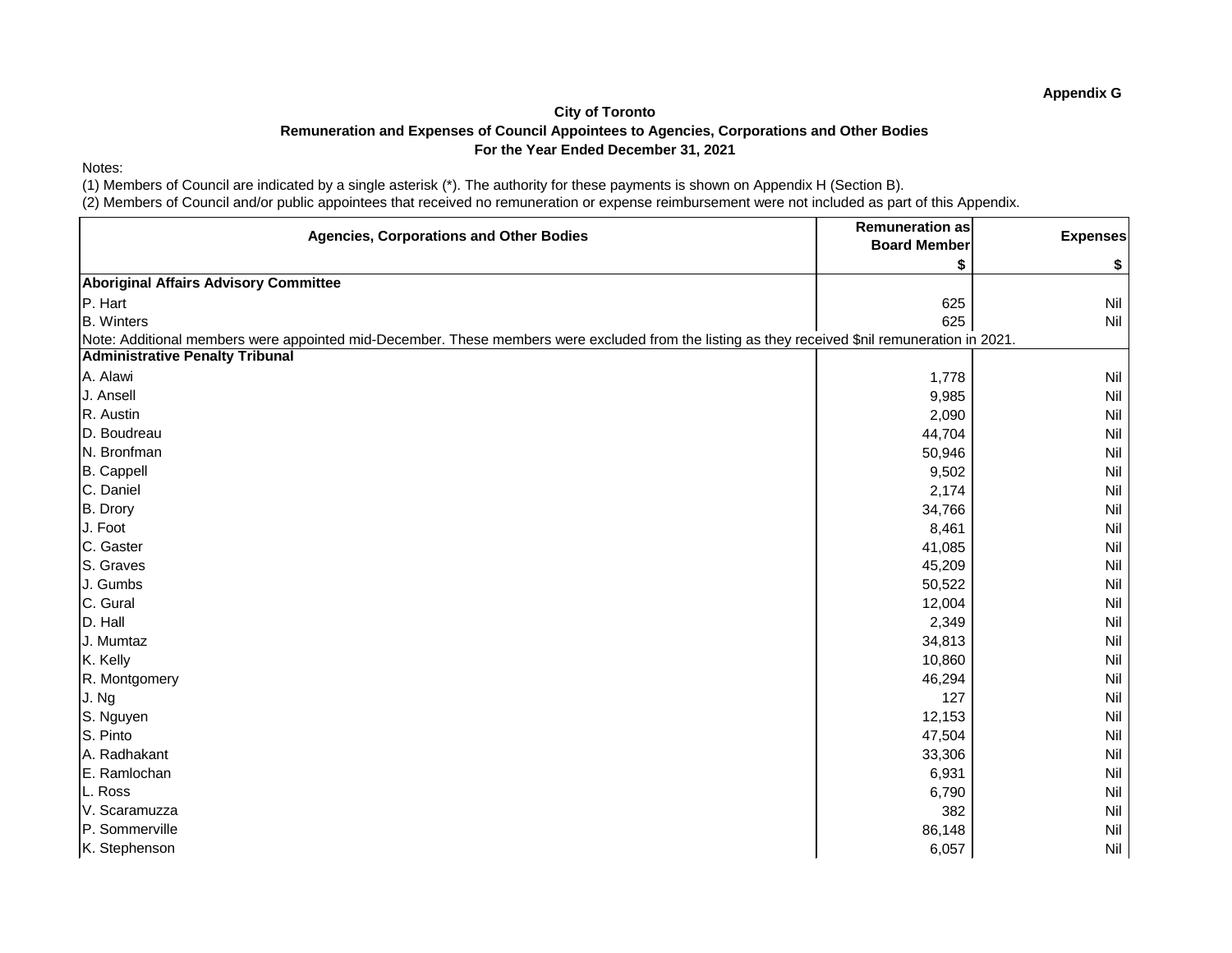Notes:

(1) Members of Council are indicated by a single asterisk (\*). The authority for these payments is shown on Appendix H (Section B).

(2) Members of Council and/or public appointees that received no remuneration or expense reimbursement were not included as part of this Appendix.

| <b>Agencies, Corporations and Other Bodies</b> | <b>Remuneration as</b> | <b>Expenses</b> |
|------------------------------------------------|------------------------|-----------------|
|                                                | <b>Board Member</b>    |                 |
|                                                |                        | \$              |
| L. Swartz                                      | 35,201                 | Nil             |
| H. Tan                                         | 8,216                  | Nil             |
| S. Timms                                       | 6,769                  | Nil             |
| S. Verkerk                                     | 25,389                 | Nil             |
| H. Walsh                                       | 34,938                 | Nil             |
| <b>Arenas</b>                                  |                        |                 |
| George Bell Arena                              | Not provided           | Not provided    |
| Lakeshore Arena                                | Nil                    | Nil             |
| Larry Grossman Forest Hill Memorial Arena      | Nil                    | Nil             |
| Leaside Memorial Community Gardens Arena       | Not provided           | Not provided    |
| McCormick Playground Arena                     | Nil                    | Nil             |
| Moss Park Arena                                | Nil                    | Nil             |
| North Toronto Memorial Arena                   | Nil                    | Nil             |
| <b>Ted Reeve Community Arena</b>               | Not provided           | Not provided    |
| William H. (Bill) Bolton Arena                 | Nil                    | Nil             |
| <b>Art Gallery of Ontario</b>                  | Nil                    | Nil             |
| <b>Artscape Toronto</b>                        | Nil                    | Nil             |
| <b>Board of Health</b>                         |                        |                 |
| A. Bowry                                       | 875                    | Nil             |
| J. Cressy*                                     | Nil                    | Nil             |
| S. Donaldson                                   | 1,250                  | Nil             |
| J. Filion*                                     | Nil                    | Nil             |
| A. Jonsson                                     | 1,000                  | Nil             |
| M. Layton*                                     | Nil                    | Nil             |
| I. Li Prety                                    | 1,125                  | Nil             |
| K. Mulligan                                    | 1,125                  | 152             |
| G. Perks*                                      | Nil                    | Nil             |
| P. Wong                                        | 1,000                  | Nil             |
| S. Wong                                        | 1,000                  | Nil             |
| K. Wong-Tam*                                   | Nil                    | Nil             |

**Appendix G**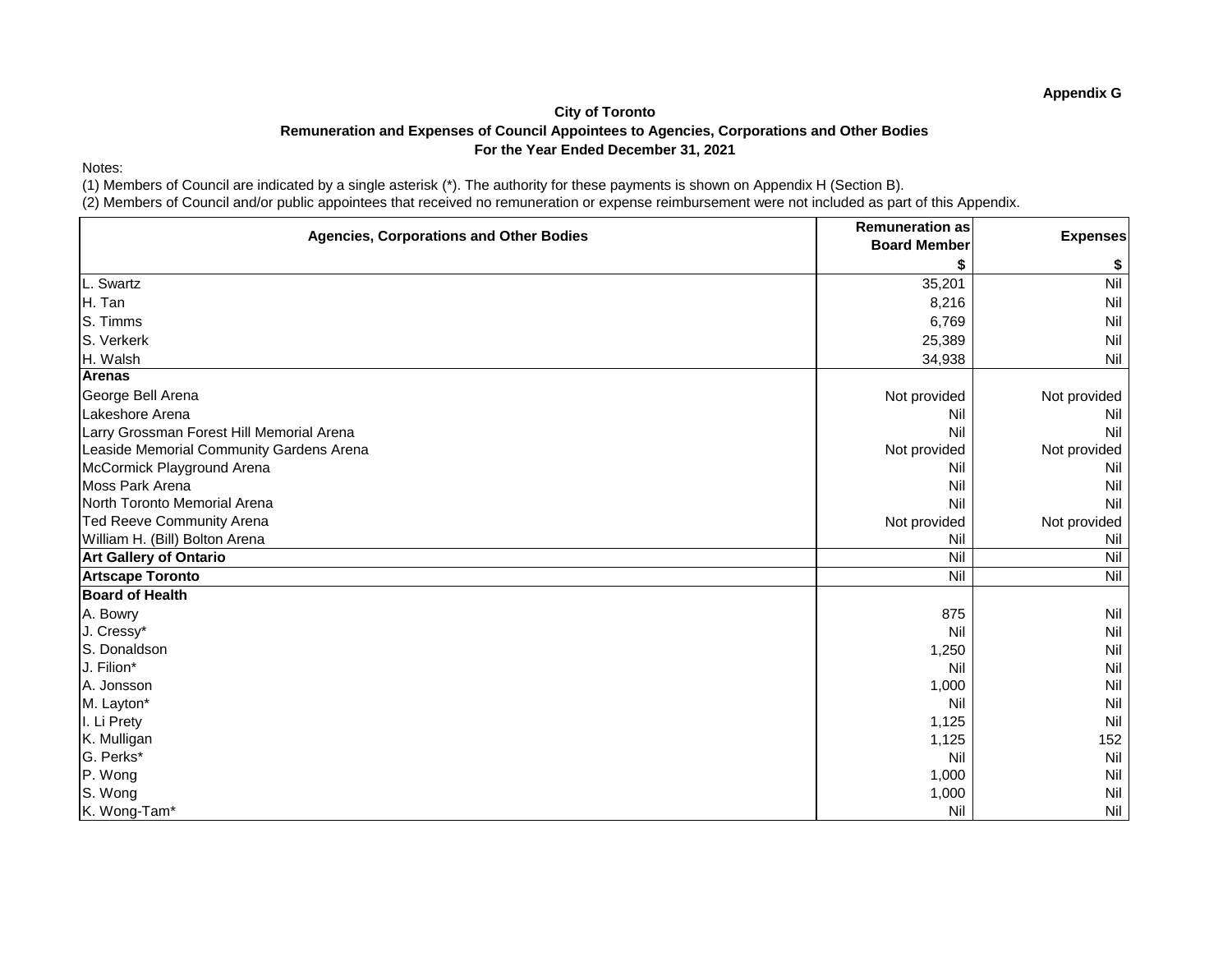Notes:

(1) Members of Council are indicated by a single asterisk (\*). The authority for these payments is shown on Appendix H (Section B).

(2) Members of Council and/or public appointees that received no remuneration or expense reimbursement were not included as part of this Appendix.

| <b>Agencies, Corporations and Other Bodies</b>                      | <b>Remuneration as</b><br><b>Board Member</b> | <b>Expenses</b> |
|---------------------------------------------------------------------|-----------------------------------------------|-----------------|
|                                                                     |                                               | \$              |
| <b>Build Toronto</b>                                                |                                               |                 |
| R. Carinci                                                          | 17,917                                        | <b>Nil</b>      |
| M. Dicker                                                           | 4,833                                         | <b>Nil</b>      |
| D. Fotinos                                                          | 4,583                                         | Nil             |
| S. Levy                                                             | 4,833                                         | Nil             |
| A. Mendes                                                           | 4,029                                         | Nil             |
| M. Zajdeman                                                         | 4,583                                         | Nil             |
| <b>Campbell House Board of Management</b>                           | Not provided                                  | Not provided    |
| <b>Canadian Film Centre</b>                                         | Nil                                           | Nil             |
| <b>Canadian National Exhibition Association, Board of Directors</b> | Nil                                           | Nil             |
| <b>Canadian National Exhibition Association, Municipal Section</b>  | Nil                                           | Nil             |
| <b>Canadian Stage Company</b>                                       | Not provided                                  | Not provided    |
| <b>City of York Pension Plan</b>                                    | Nil                                           | Nil             |
| <b>Committee of Adjustment</b>                                      |                                               |                 |
| Etobicoke/York                                                      |                                               |                 |
| L. Alderson                                                         | 8,030                                         | <b>Nil</b>      |
| D. Bellissimo                                                       | 7,110                                         | <b>Nil</b>      |
| Y. Chan                                                             | 460                                           | <b>Nil</b>      |
| M. Clark                                                            | 11,790                                        | Nil             |
| D. Granatstein                                                      | 460                                           | Nil             |
| S. Kumorek                                                          | 6,835                                         | 85              |
| M. McCloskey                                                        | 4,535                                         | <b>Nil</b>      |
| N. Palmer                                                           | 8,030                                         | 96              |
| P. Reed                                                             | 460                                           | Nil             |
| S. Ruddock                                                          | 7,110                                         | Nil             |
| A. Smithies                                                         | 1,380                                         | <b>Nil</b>      |
| D. Taylor                                                           | 10,330                                        | Nil             |

**Appendix G**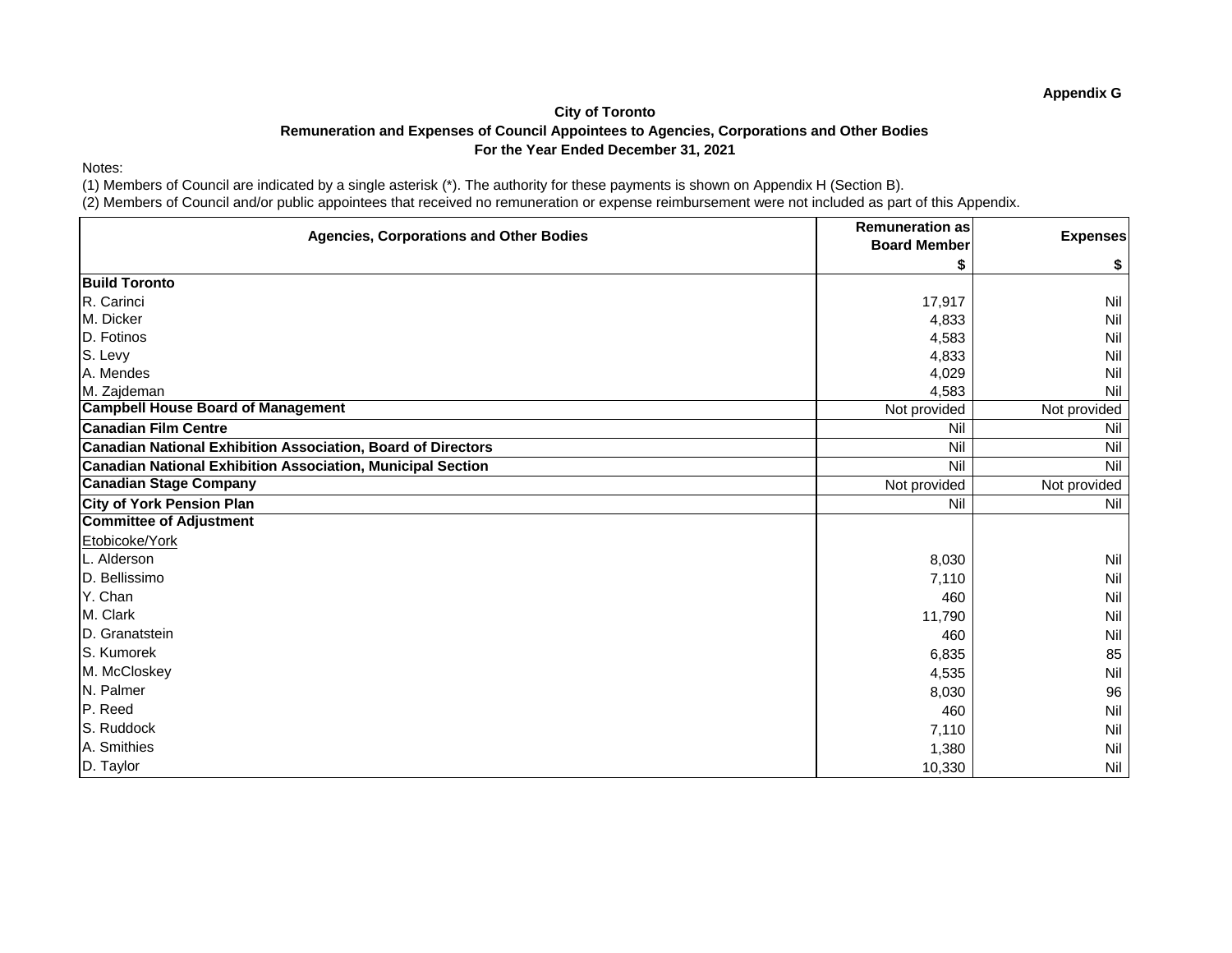Notes:

(1) Members of Council are indicated by a single asterisk (\*). The authority for these payments is shown on Appendix H (Section B).

| <b>Agencies, Corporations and Other Bodies</b> | <b>Remuneration as</b><br><b>Board Member</b> | <b>Expenses</b> |
|------------------------------------------------|-----------------------------------------------|-----------------|
|                                                |                                               | \$              |
| North York                                     |                                               |                 |
| N. Atarodi-West                                | 4,600                                         | Nil             |
| G. Bartolo                                     | 4,140                                         | Nil             |
| R. Hunt                                        | 5,520                                         | Nil             |
| A. Khan                                        | 5,060                                         | Nil             |
| P. Kidd                                        | 5,520                                         | Nil             |
| T. Klassen                                     | 5,060                                         | Nil             |
| I. Lallouz                                     | 5,750                                         | Nil             |
| N. Sankar-Peratta                              | 10,120                                        | Nil             |
| J. Siskind                                     | 1,610                                         | Nil             |
| A. Smithies                                    | 5,060                                         | Nil             |
| Scarborough                                    |                                               |                 |
| H. Kabir                                       | 5,795                                         | Nil             |
| A. Emm                                         | 3,955                                         | Nil             |
| A. McCauley                                    | 5,795                                         | Nil             |
| G. McKay                                       | 4,415                                         | Nil             |
| M. Saeed                                       | 5,795                                         | Nil             |
| D. Taylor                                      | 2,760                                         | Nil             |
| N. Oomen                                       | 460                                           | Nil             |
| P. Reed                                        | 460                                           | Nil             |
| Y.Chan                                         | 460                                           | Nil             |
| L. Valentini                                   | 460                                           | Nil             |
| D. Granastein                                  | 460                                           | Nil             |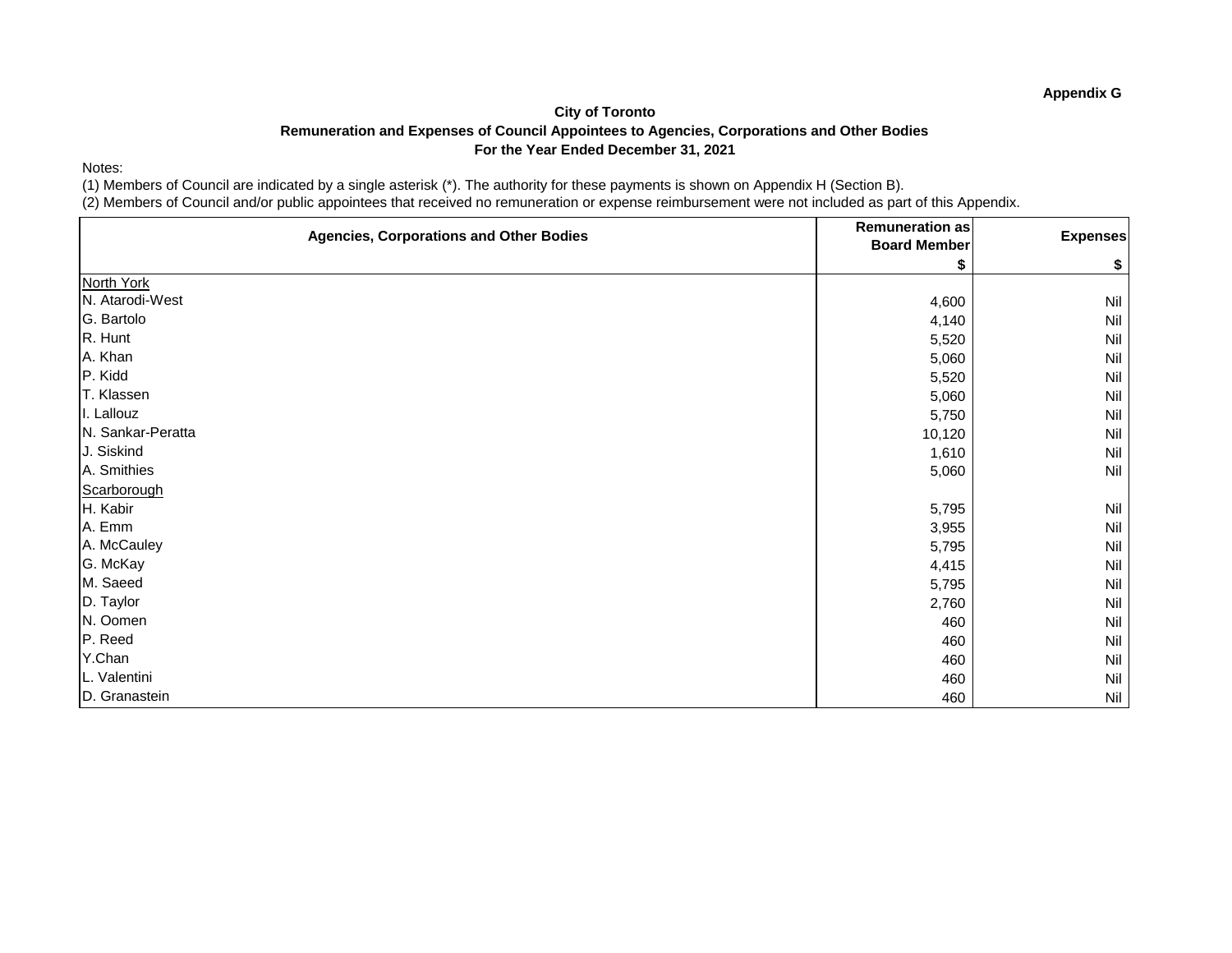Notes:

(1) Members of Council are indicated by a single asterisk (\*). The authority for these payments is shown on Appendix H (Section B).

| <b>Agencies, Corporations and Other Bodies</b> | <b>Remuneration as</b><br><b>Board Member</b> | <b>Expenses</b> |
|------------------------------------------------|-----------------------------------------------|-----------------|
|                                                |                                               | \$              |
| <b>Toronto and East York</b>                   |                                               |                 |
| Z. Bhyat                                       | 8,490                                         | <b>Nil</b>      |
| Y. Chan                                        | 9,870                                         | Nil             |
| A. Cheung                                      | 6,835                                         | Nil             |
| L. Clay                                        | 9,685                                         | Nil             |
| D. Granatstein                                 | 9,215                                         | Nil             |
| J. Hayes                                       | 9,285                                         | Nil             |
| C. Knipfel                                     | 7,845                                         | Nil             |
| <b>B.</b> Mullock                              | 8,110                                         | 249             |
| N. Oomen                                       | 8,634                                         | Nil             |
| P. Reed                                        | 9,225                                         | Nil             |
| N. Salamon                                     | 6,190                                         | Nil             |
| L. Valentini                                   | 8,765                                         | Nil             |
| <b>Community Centres</b>                       |                                               |                 |
| 519 Church Street Community Centre             | Nil                                           | Nil             |
| Applegrove Community Centre                    | Nil                                           | Nil             |
| <b>Cecil Street Community Centre</b>           | Not provided                                  | Not provided    |
| <b>Central Eglinton Community Centre</b>       | Nil                                           | Nil             |
| <b>Community Centre 55</b>                     | Nil                                           | Nil             |
| Eastview Neighbourhood Community Centre        | Nil                                           | Nil             |
| Ralph Thornton Community Centre                | Nil                                           | Nil             |
| <b>Scadding Court Community Centre</b>         | Not provided                                  | Not provided    |
| <b>Swansea Town Hall</b>                       | Nil                                           | Nil             |
| <b>Waterfront Neighbourhood Centre</b>         | Not provided                                  | Not provided    |
| <b>Compliance Audit Committee</b>              |                                               |                 |
| L. D'Souza                                     | 2,500                                         | Nil             |
| I. Meharry                                     | 3,500                                         | Nil             |
| J. Wong                                        | 2,100                                         | Nil             |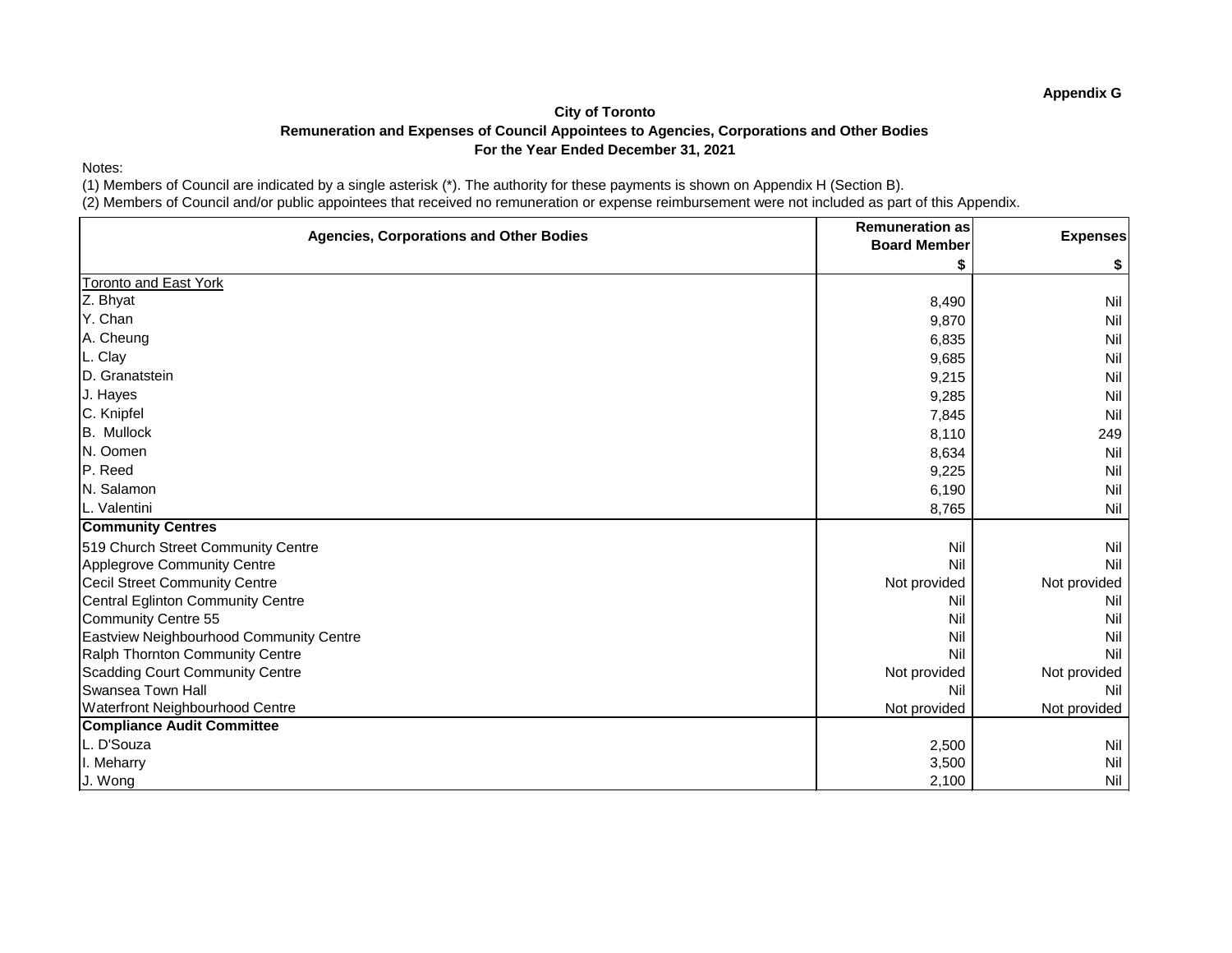Notes:

(1) Members of Council are indicated by a single asterisk (\*). The authority for these payments is shown on Appendix H (Section B).

| <b>Agencies, Corporations and Other Bodies</b>                   | <b>Remuneration as</b><br><b>Board Member</b> | <b>Expenses</b> |
|------------------------------------------------------------------|-----------------------------------------------|-----------------|
|                                                                  |                                               | \$              |
| <b>CreateTO</b>                                                  |                                               |                 |
| R. Carinci                                                       | 20,167                                        | Nil             |
| M. Dicker                                                        | 7,333                                         | <b>Nil</b>      |
| D. Fotinos                                                       | 7,833                                         | Nil             |
| S. Levy                                                          | 8,333                                         | Nil             |
| A. Mendes                                                        | 5,777                                         | Nil             |
| M. Zajdeman                                                      | 8,334                                         | Nil             |
| Dangerous Dog Review Tribunal                                    |                                               |                 |
| A. Chaplick                                                      | 4,535                                         | Nil             |
| H. Glaholt                                                       | 4,260                                         | <b>Nil</b>      |
| T. Hamilton                                                      | 4,720                                         | Nil             |
| R. Ross                                                          | 8,755                                         | Nil             |
| R. Yuen                                                          | 4,995                                         | Nil             |
| <b>Exhibition Place</b>                                          |                                               |                 |
| M. Grimes *                                                      | Nil                                           | 2,417           |
| <b>Federation of Canadian Municipalities</b>                     | Nil                                           | Nil             |
| Film, Television and Digital Media Board                         | Not provided                                  | Not provided    |
| <b>Greater Toronto Agricultural Action Committee</b>             | Nil                                           | Nil             |
| <b>Greater Toronto Airports Authority</b>                        | Not provided                                  | Not provided    |
| <b>Greater Toronto Airports Authority Consultative Committee</b> | Not provided                                  | Not provided    |
| <b>Guild Renaissance Group</b>                                   | Nil                                           | Nil             |
| <b>Harbourfront Centre Board of Directors</b>                    | Nil                                           | Nil             |
| <b>Heritage Toronto</b>                                          | Nil                                           | Nil             |
| <b>Hockey Hall of Fame</b>                                       | Nil                                           | Nil             |
| <b>Legacy Fund Allocations Committee</b>                         | Not provided                                  | Not provided    |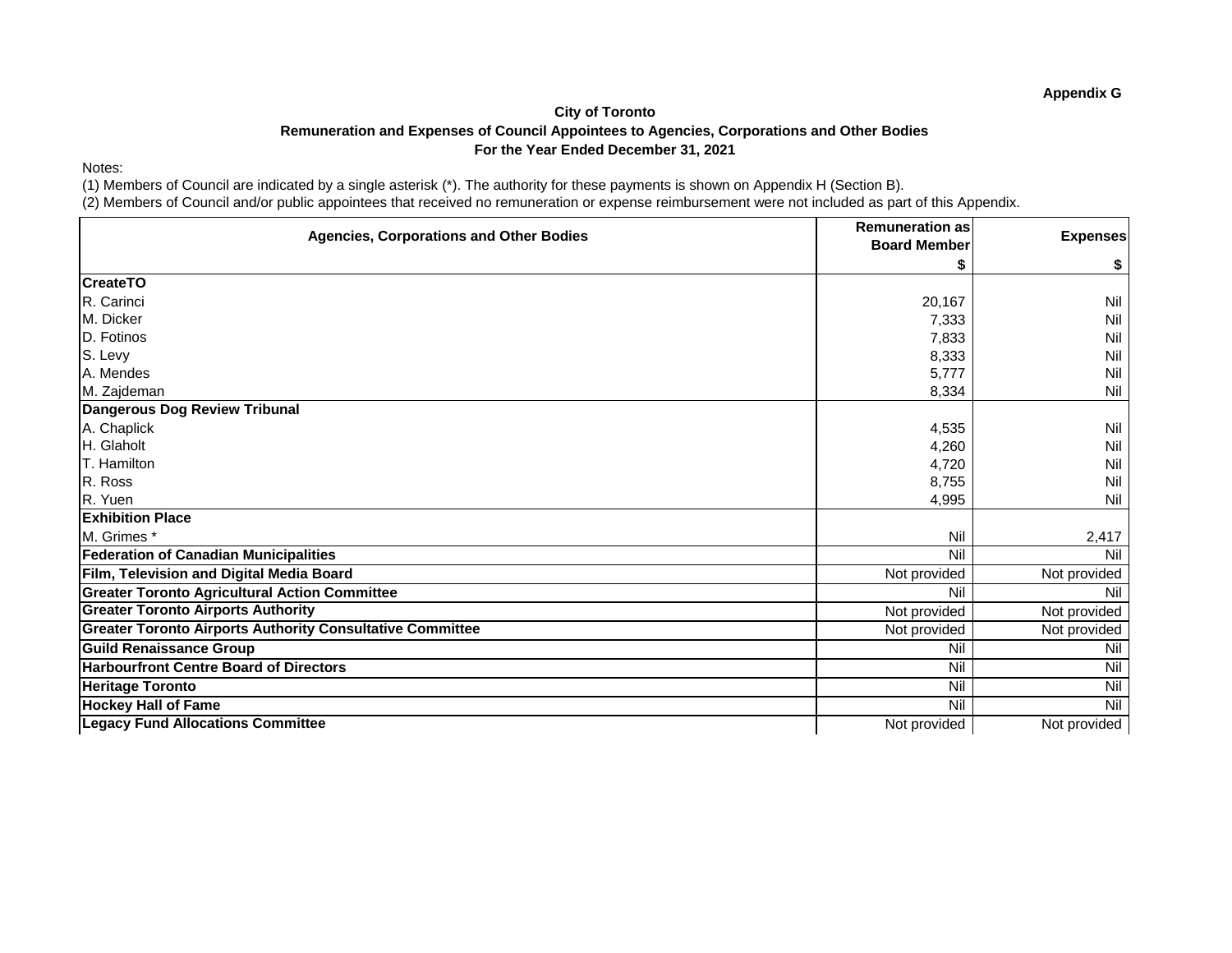### Notes:

(1) Members of Council are indicated by a single asterisk (\*). The authority for these payments is shown on Appendix H (Section B).

| <b>Agencies, Corporations and Other Bodies</b>                                             | <b>Remuneration as</b><br><b>Board Member</b> | <b>Expenses</b> |
|--------------------------------------------------------------------------------------------|-----------------------------------------------|-----------------|
|                                                                                            |                                               | \$              |
| Lesbian, Gay, Bisexual, Transgender, Queer and Two-Spirit (LGBTQ2S+) Council Advisory Body |                                               |                 |
| J. Elijah Bawuah                                                                           | 500                                           | Nil             |
| M. Forrester                                                                               | 375                                           | Nil             |
| A. Fray                                                                                    | 250                                           | Nil             |
| S. Gapka                                                                                   | 500                                           | Nil             |
| J. Jaber                                                                                   | 500                                           | Nil             |
| R. Kulatilake                                                                              | 500                                           | Nil             |
| L. Lee kam                                                                                 | 500                                           | Nil             |
| L. McPhie                                                                                  | 500                                           | Nil             |
| S. Peters                                                                                  | 375                                           | Nil             |
| T. Rodriguez                                                                               | 500                                           | Nil             |
| <b>Metro Toronto Convention Centre</b>                                                     | Not provided                                  | Not provided    |
| Metro Toronto Pension Plan                                                                 |                                               |                 |
| M. Beswick                                                                                 | 7,500                                         | Nil             |
| Metropolitan Toronto Police Benefit Fund                                                   |                                               |                 |
| M. Beswick                                                                                 | 7,500                                         | Nil             |
| <b>Ontario Good Roads Association Board of Directors</b>                                   | Nil                                           | Nil             |
| PortsToronto (formerly known as Toronto Port Authority)                                    | Not provided                                  | Not provided    |
| <b>Property Standards Committee</b>                                                        |                                               |                 |
| M. Abraham                                                                                 | 2,200                                         | Nil             |
| J. Braden                                                                                  | 2,110                                         | Nil             |
| C. Cottle                                                                                  | 275                                           | Nil             |
| W. Dalton                                                                                  | 1,010                                         | Nil             |
| J. Dougals                                                                                 | 1,010                                         | Nil             |
| D. Fancher                                                                                 | 1,100                                         | Nil             |
| L. Herber                                                                                  | 2,750                                         | Nil             |
| E. laboni                                                                                  | 1,560                                         | Nil             |
| S. Job                                                                                     | 1,925                                         | Nil             |
| K. Kai                                                                                     | 735                                           | Nil             |
| K. King                                                                                    | 1,010                                         | Nil             |
| S. Lewis                                                                                   | 1,010                                         | Nil             |
| L. Lo                                                                                      | 1,010                                         | Nil             |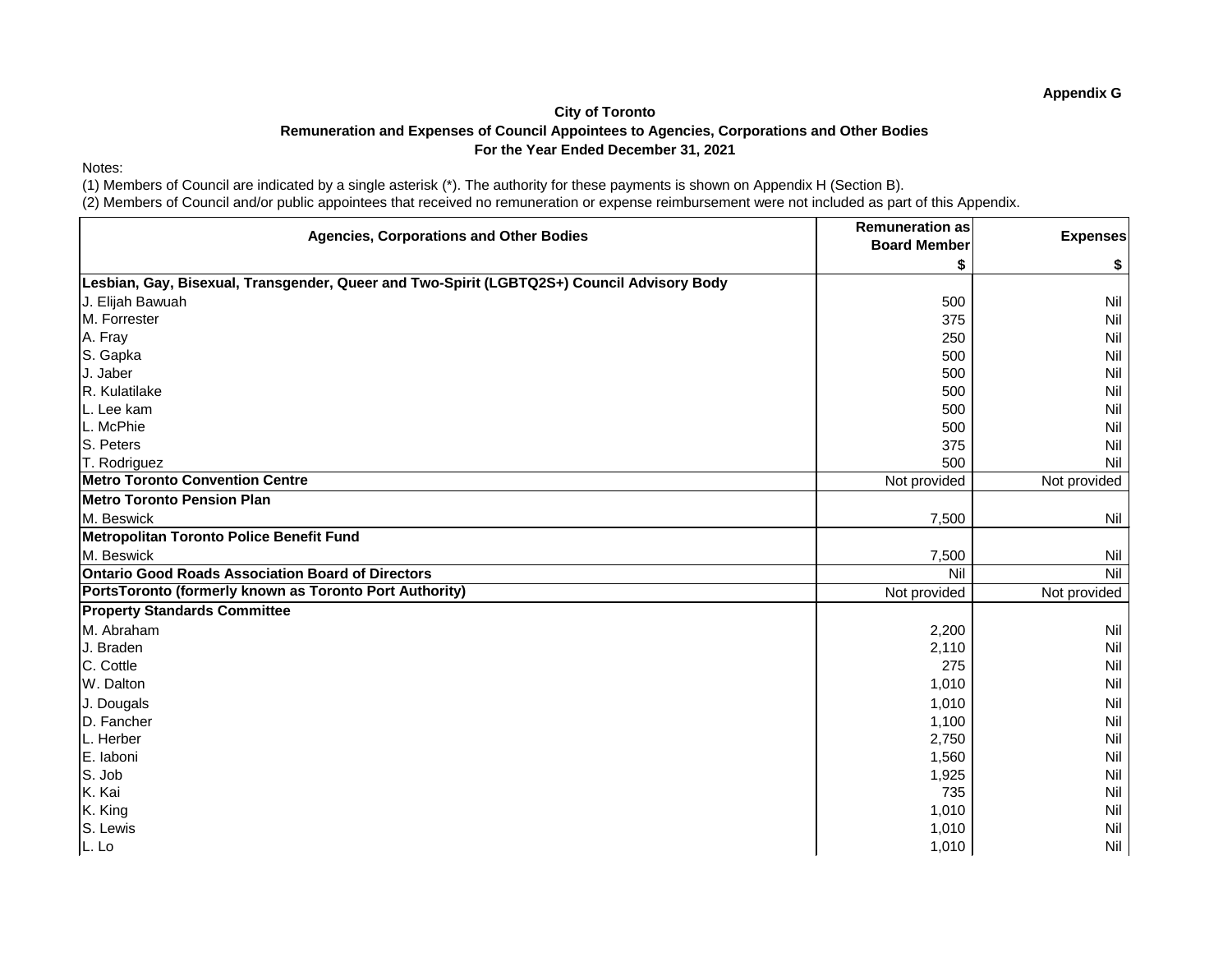Notes:

(1) Members of Council are indicated by a single asterisk (\*). The authority for these payments is shown on Appendix H (Section B).

(2) Members of Council and/or public appointees that received no remuneration or expense reimbursement were not included as part of this Appendix.

| <b>Agencies, Corporations and Other Bodies</b>                 | <b>Remuneration as</b> | <b>Expenses</b> |
|----------------------------------------------------------------|------------------------|-----------------|
|                                                                | <b>Board Member</b>    |                 |
|                                                                |                        | \$              |
| L. Mallia                                                      | 1,285                  | Nil             |
| S. Nguyen                                                      | 1,010                  | Nil             |
| M. Purdy                                                       | 1,010                  | Nil             |
| R. Ruggeiro                                                    | 1,010                  | Nil             |
| J. Seaborn                                                     | 1,010                  | Nil             |
| M. Sullivan                                                    | 275                    | Nil             |
| Rooming House Licensing Commissioner and Deputy Commissioner   | Not provided           | Not provided    |
| <b>Sign Variance Committee</b>                                 |                        |                 |
| R. Bharati                                                     | 3,325                  | Nil             |
| <b>B.</b> Bowron                                               | 2,600                  | Nil             |
| I. Buncel                                                      | 2,600                  | Nil             |
| <b>B.</b> Huskins                                              | 2,600                  | Nil             |
| N. Waterman                                                    | 2,600                  | Nil             |
| <b>TO Live</b>                                                 | Nil                    | Nil             |
| <b>Toronto Accessibility Advisory Committee</b>                |                        |                 |
| M. Fray                                                        | 375                    | Nil             |
| G. Hart                                                        | 750                    | <b>Nil</b>      |
| M. McNeely                                                     | 500                    | Nil             |
| L. Mendelsohn                                                  | 625                    | Nil             |
| J. Mitschele                                                   | 500                    | Nil             |
| A. Molloy                                                      | 375                    | Nil             |
| M. Petrides                                                    | 625                    | Nil             |
| B. Sivagnanasunderam                                           | 625                    | <b>Nil</b>      |
| H. Wax                                                         | 750                    | Nil             |
| L. Williams                                                    | 375                    | Nil             |
| <b>Toronto Arts Council</b>                                    | Nil                    | Nil             |
| <b>Toronto Atmospheric Fund Board</b>                          | Not provided           | Not provided    |
| <b>Toronto Civic Employees' Pension and Benefit Fund</b>       | Nil                    | Nil             |
| <b>Toronto Community Housing Corporation</b>                   | Not provided           | Not provided    |
| <b>Toronto Fire Department Superannuation and Benefit Fund</b> |                        |                 |
| W. Chinery                                                     | 7,500                  | Nil             |
| <b>Toronto Francophone Affairs Advisory Committee</b>          | Not provided           | Not provided    |

**Appendix G**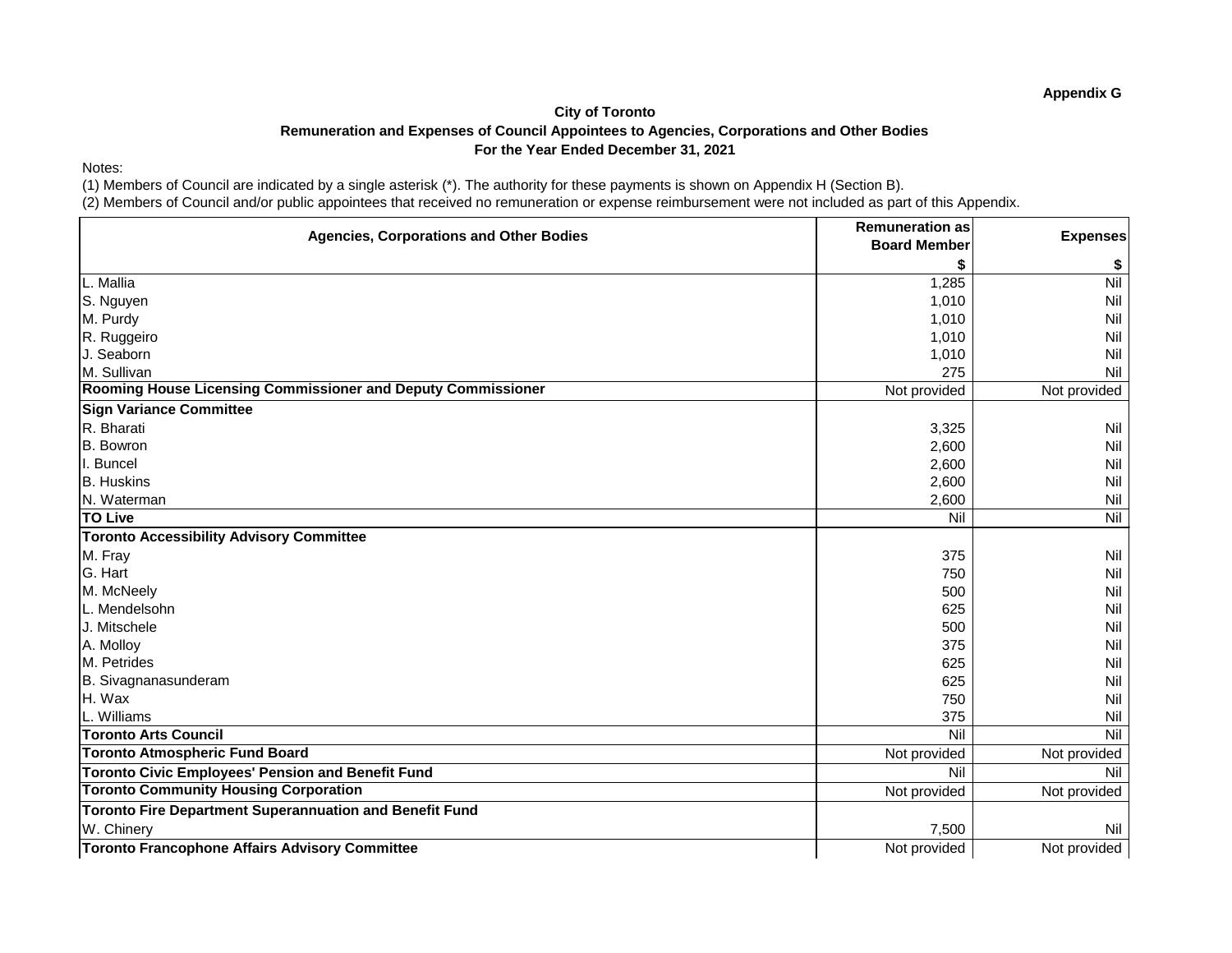Notes:

(1) Members of Council are indicated by a single asterisk (\*). The authority for these payments is shown on Appendix H (Section B).

| <b>Agencies, Corporations and Other Bodies</b> | <b>Remuneration as</b> | <b>Expenses</b> |
|------------------------------------------------|------------------------|-----------------|
|                                                | <b>Board Member</b>    |                 |
|                                                |                        | \$              |
| <b>Toronto Hydro Corporation</b>               |                        |                 |
| M. Eubanks                                     | 30,000                 | Nil             |
| T. Kronis                                      | 22,375                 | Nil             |
| J. Lam                                         | 30,000                 | Nil             |
| D. McFadden                                    | 75,000                 | Nil             |
| M. Nobrega                                     | 30,000                 | Nil             |
| M. Richardson                                  | 30,000                 | Nil             |
| H. Wetston                                     | 30,000                 | Nil             |
| H. Zordel                                      | 30,000                 | Nil             |
| <b>Toronto Investment Board</b>                | Not provided           | Not provided    |
| <b>Toronto Licensing Tribunal</b>              |                        |                 |
| A. Bakshi                                      | 13,237                 | Nil             |
| V. Francis                                     | 12,537                 | 198             |
| M. Laverty                                     | 12,733                 | 198             |
| M. Lee                                         | 39,014                 | 198             |
| E. Montigny                                    | 13,840                 | Nil             |
| D. Simon                                       | 12,785                 | Nil             |
| P. Turtle                                      | 11,903                 | 198             |
| <b>Toronto Local Appeal Body</b>               |                        |                 |
| A. Bassios                                     | 38,982                 | 962             |
| S. Gopikrishna                                 | 54,609                 | 2,089           |
| S. Karmali                                     | 18,026                 | 593             |
| C. Kilby                                       | 23,761                 | 3,873           |
| J. Leung                                       | 32,147                 | 627             |
| D. Lombardi                                    | 93,172                 | 1,395           |
| I. Lord                                        | 3,976                  | Nil             |
| L. Ma                                          | 1,274                  | Nil             |
| S. Makuch                                      | 44,848                 | 822             |
| S. Talukder                                    | 40,847                 | 747             |
| J. Tassiopoulos                                | 20,759                 | 721             |
| T. Yao                                         | 59,948                 | 992             |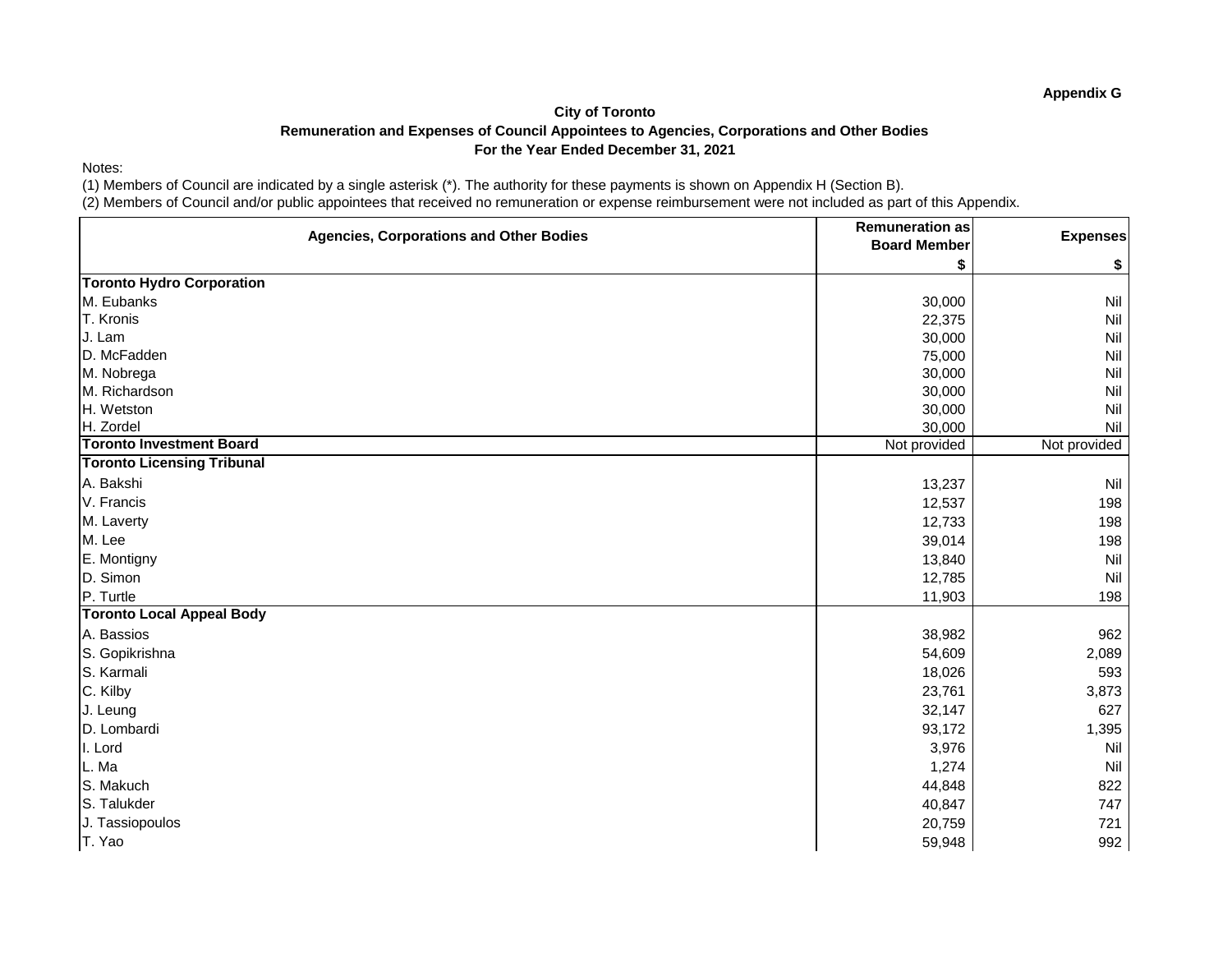Notes:

(1) Members of Council are indicated by a single asterisk (\*). The authority for these payments is shown on Appendix H (Section B).

| <b>Agencies, Corporations and Other Bodies</b> | <b>Remuneration as</b> | <b>Expenses</b> |
|------------------------------------------------|------------------------|-----------------|
|                                                | <b>Board Member</b>    |                 |
|                                                | \$                     | \$              |
| <b>Toronto Music Advisory Committee</b>        | Not provided           | Not provided    |
| <b>Toronto Pan Am Sports Centre</b>            | Nil                    | Nil             |
| <b>Toronto Parking Authority</b>               |                        |                 |
| P. Ainslie*                                    | Nil                    | 41              |
| B. Bradford*                                   | Nil                    | 217             |
| S. Carroll*                                    | Nil                    | 259             |
| M. Colle*                                      | Nil                    | 44              |
| J. Cressy*                                     | Nil                    | 121             |
| M. Farrow                                      | 3,500                  | Nil             |
| J. Filion*                                     | Nil                    | 116             |
| P. Fletcher*                                   | Nil                    | 99              |
| M. Grimes*                                     | Nil                    | 28              |
| Z. Khan                                        | 500                    | 18              |
| C. Lai*                                        | Nil                    | 19              |
| H. Lefton                                      | 10,000                 | Nil             |
| J. Matlow*                                     | Nil                    | 79              |
| A. Mendes                                      | 500                    | Nil             |
| D. Minnan-Wong*                                | Nil                    | 330             |
| F. Nunziata*                                   | Nil                    | 35              |
| J. Pasternak*                                  | Nil                    | 63              |
| A. Perruzza*                                   | Nil                    | 46              |
| J. Robinson*                                   | Nil                    | 49              |
| J. Steiner                                     | 3,500                  | 573             |
| M. Thompson*                                   | Nil                    | 275             |
| N. Vithiananthan                               | 3,500                  | 38              |
| <b>Toronto Police Services Board</b>           |                        |                 |
| J. Hart                                        | 90,614                 | 407             |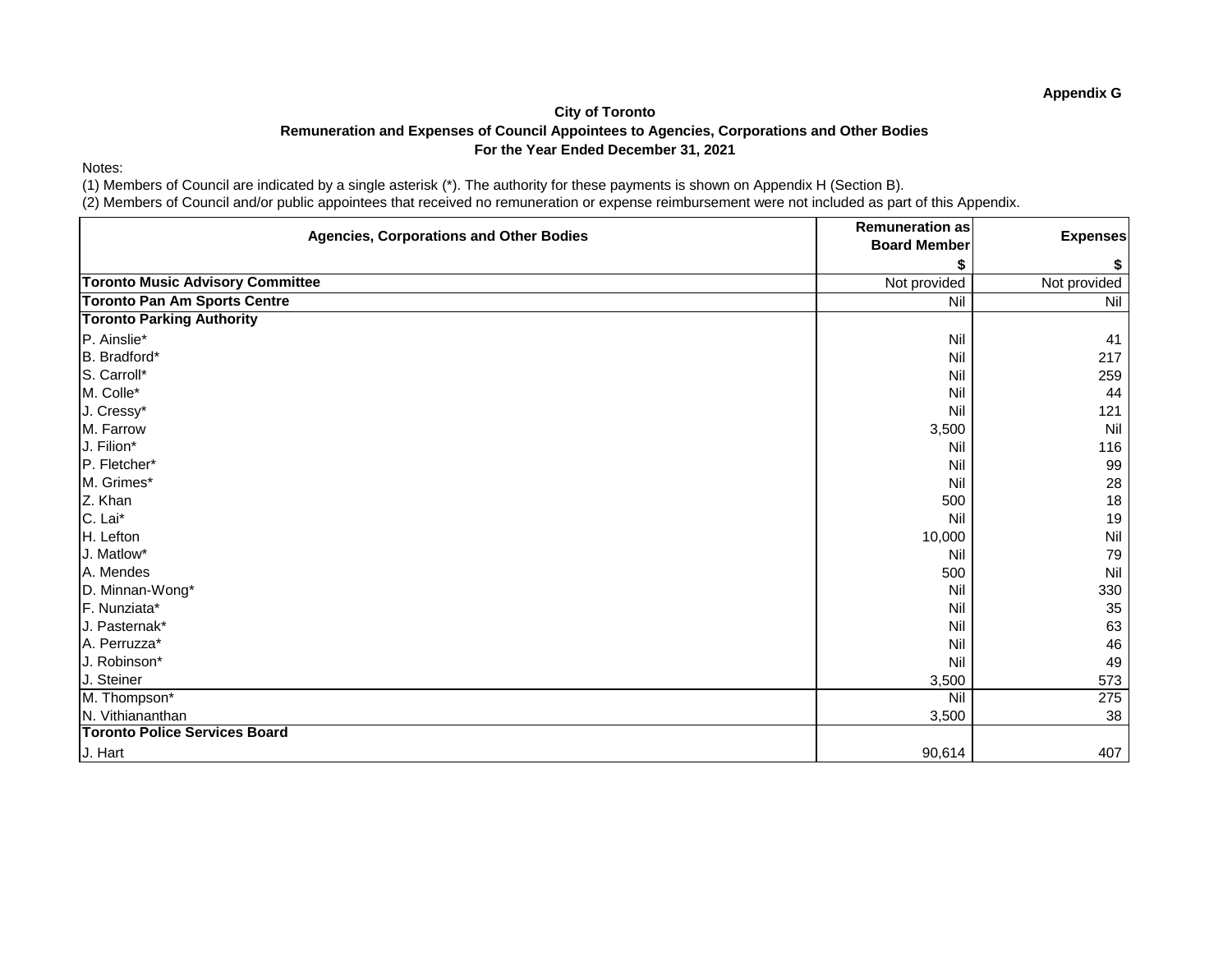Notes:

(1) Members of Council are indicated by a single asterisk (\*). The authority for these payments is shown on Appendix H (Section B).

| <b>Agencies, Corporations and Other Bodies</b>   | <b>Remuneration as</b> | <b>Expenses</b> |
|--------------------------------------------------|------------------------|-----------------|
|                                                  | <b>Board Member</b>    |                 |
|                                                  | S                      | \$              |
| <b>Toronto Port Lands Company</b>                |                        |                 |
| R. Carinci                                       | 17,917                 | <b>Nil</b>      |
| M. Dicker                                        | 4,833                  | <b>Nil</b>      |
| D. Fotinos                                       | 4,583                  | Nil             |
| S. Levy                                          | 4,833                  | <b>Nil</b>      |
| A. Mendes                                        | 4,029                  | Nil             |
| M. Zajdeman                                      | 4,583                  | Nil             |
| <b>Toronto Preservation Board</b>                | Not provided           | Not provided    |
| <b>Toronto Public Library Board</b>              |                        |                 |
| P. Ainslie*                                      | Nil                    | 153             |
| T. Balan                                         | Nil                    | 204             |
| S. Choudhury                                     | Nil                    | 350             |
| A. Geddes Poole                                  | Nil                    | 350             |
| S. Graham-Nutter                                 | Nil                    | 850             |
| J. Hoss                                          | Nil                    | 350             |
| F. Jagdeo                                        | Nil                    | 29              |
| J. Liu                                           | Nil                    | 350             |
| A. Menary                                        | Nil                    | 350             |
| A. Remtulla                                      | Nil                    | 600             |
| <b>Toronto and Region Conservation Authority</b> |                        |                 |
| P. Ainslie*                                      | 953                    | Nil             |
| S. Carroll*                                      | 780                    | <b>Nil</b>      |
| R. Chopowick                                     | 1,819                  | Nil             |
| J. Drake                                         | 1,646                  | <b>Nil</b>      |
| P. Fletcher*                                     | 1,213                  | Nil             |
| X. Han                                           | 1,473                  | <b>Nil</b>      |
| M. Kelleher                                      | 1,299                  | <b>Nil</b>      |
| M. Layton*                                       | 780                    | <b>Nil</b>      |
| B. Mukherjee                                     | 693                    | Nil             |
| J. Pasternak*                                    | 693                    | <b>Nil</b>      |
| A. Perruzza*                                     | 1,646                  | Nil             |
| C. Tang                                          | 346                    | Nil             |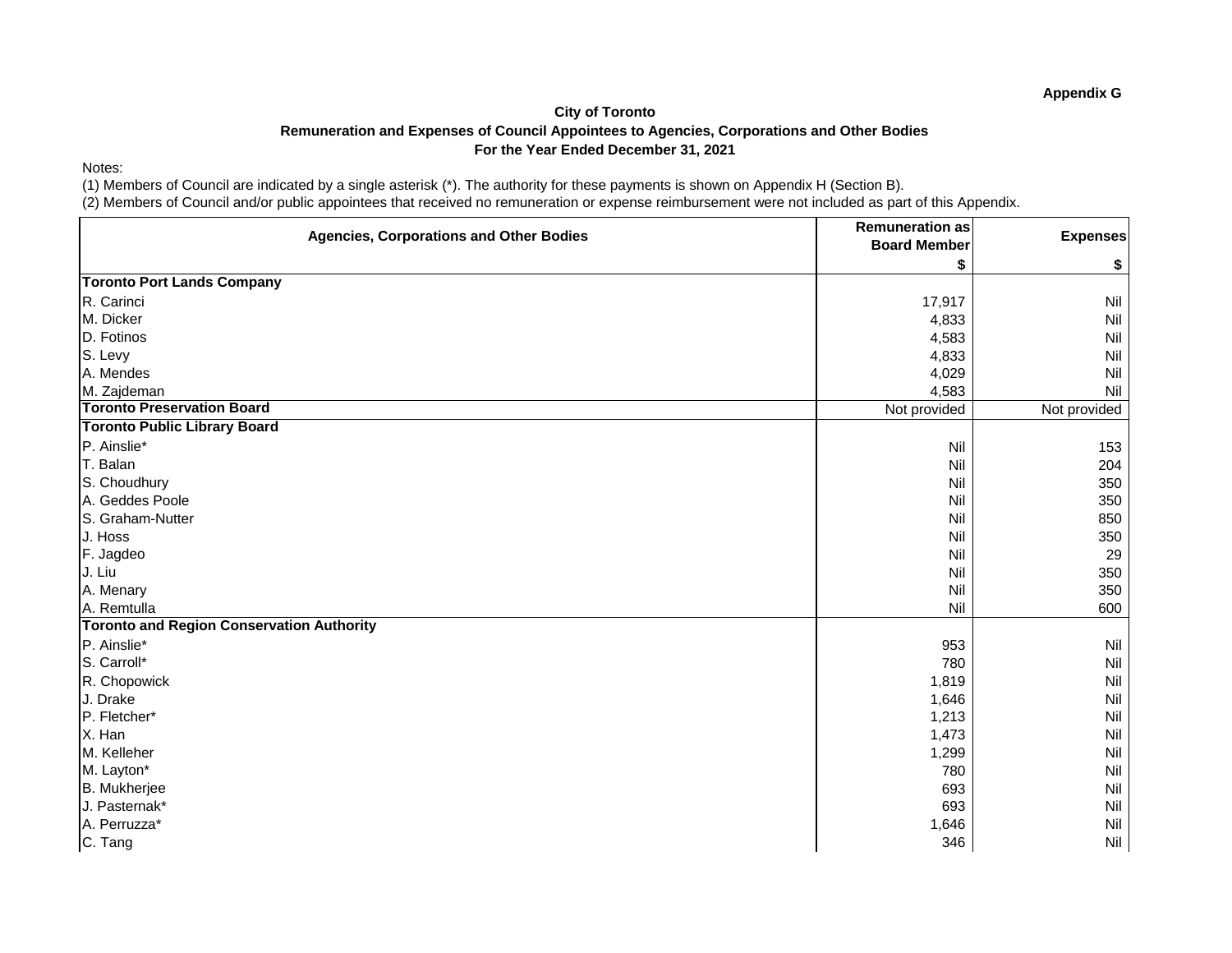### Notes:

(1) Members of Council are indicated by a single asterisk (\*). The authority for these payments is shown on Appendix H (Section B).

| <b>Agencies, Corporations and Other Bodies</b>                                                               | <b>Remuneration as</b><br><b>Board Member</b> | <b>Expenses</b> |
|--------------------------------------------------------------------------------------------------------------|-----------------------------------------------|-----------------|
|                                                                                                              |                                               | \$              |
| E. Van Wagner                                                                                                | 346                                           | Nil             |
| <b>TRCA Partners in Project Green Executive Steering Committee</b>                                           |                                               |                 |
| A. Perruzza*                                                                                                 | <b>Nil</b>                                    | Nil             |
| <b>Toronto Seniors Housing Corporation</b>                                                                   |                                               |                 |
| L. D'Souza                                                                                                   | 3,571                                         | Nil             |
| L. Jackson                                                                                                   | 6,071                                         | Nil             |
| W. Law                                                                                                       | 4,071                                         | Nil             |
| C. MacNeil                                                                                                   | 6,071                                         | Nil             |
| J. Meeks                                                                                                     | 4,071                                         | Nil             |
| <b>B.</b> Parris                                                                                             | 6,071                                         | Nil             |
| M. Quigley                                                                                                   | 14,071                                        | Nil             |
| <b>Toronto Symphony Orchestra</b>                                                                            | <b>Nil</b>                                    | Nil             |
| <b>Toronto Transit Commission</b>                                                                            |                                               |                 |
| J. Robinson*                                                                                                 | Nil                                           | 100,000         |
| F. Jagdeo                                                                                                    | 8,667                                         | 230             |
| J. De Laurentiis                                                                                             | 14,500                                        | Nil             |
| R. Lalonde                                                                                                   | 9,500                                         | Nil             |
| J. Osborne                                                                                                   | 9,950                                         | Nil             |
| Note: the Toronto Transit Commission pays for its Chair (Councillor J. Robinson)'s staff and office expenses |                                               |                 |
| (\$100,000).                                                                                                 |                                               |                 |
| <b>Toronto Zoo</b>                                                                                           | Nil                                           | <b>Nil</b>      |
| <b>Tribunals Nominating Panel</b>                                                                            | Not provided                                  | Not provided    |
| <b>Waterfront Toronto</b>                                                                                    |                                               |                 |
| W. Cartwright                                                                                                | 12,500                                        | Nil             |
| M. Galego                                                                                                    | 10,500                                        | Nil             |
| J. Winberg                                                                                                   | 14,000                                        | Nil             |
| Yonge-Dundas Square                                                                                          | Nil                                           | Nil             |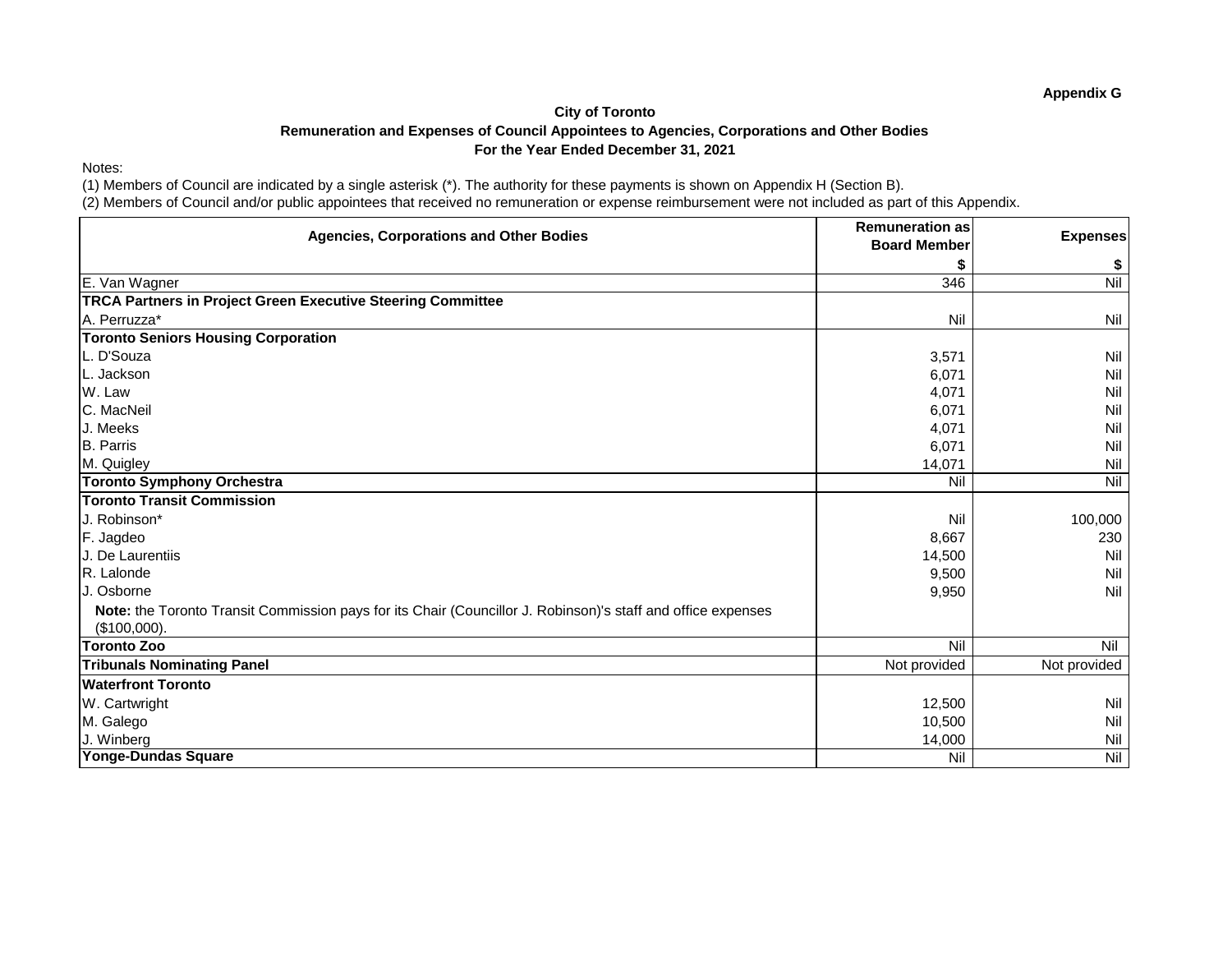### **City of Toronto Authority for Payment of Remuneration and Expenses For the Year Ended December 31, 2021**

### (A) Members of Council

- Municipal Code, Chapter 223, Article I 'Remuneration for Council Members' and Article II 'Severance Remuneration for Members of Council'.
- City Council, at its meeting on July 28, 2020, adopted, as amended, CC23.3 'Update on the City's Response to COVID-19 and Financial Impacts' to rescind the annual cost of living adjustment salary increase received by Members of Council from January 1, 2020 and to set the annual salary increase for Members of Council at zero (0) percent for the year 2020.
- City Council, at its meeting on May 6, 2014, adopted, as amended, EX41.4 'Survey Results for Elected Officials' Compensation for 2015-2018 Term of Council' amending Municipal Code Chapter 223, Remuneration of Council Members to establish that going forward, remuneration for the Mayor and Members of Council shall be increased annually on January 1 of the year by the increase in Statistics Canada's Toronto Consumer Price Index, as calculated by the Chief Financial Officer and based on the previous year's average.
- Policy and Finance Committee Report No. 6, Clause 57, adopted as amended by City Council on July 25-27, 2006, regarding the compensation review of Elected Officials. The salary level of Councillors and the Mayor was set, effective January 1, 2007, at the greater of their current compensation or the 75th percentile of the comparator market group as at January 1st of each new term, being \$95,000 for Councillors and \$160,000 for the Mayor. This compensation is to be increased annually, beginning in January 1, 2008, by the increase in the Statistics Canada's Toronto Consumer Price Index, as calculated by the Deputy City Manager and Chief Financial Officer and based on the previous year's average.
- Administration Committee Report No. 14, Clause 2, as adopted by City Council on November 26-28, 2002, regarding the new Municipal Act 2003 adjustment to elected officials salary, pension and benefits. The new Municipal Act eliminated the one-third tax free portion of an elected official salary. The adjustment increased the gross salary for Councillors to \$82,097.64 and for the Mayor to \$139,197.90, effective January 1, 2003, thereby ensuring that their normal net pay was maintained.
- Administration Committee Reports No. 13, Clause 3, as adopted by City Council on June 7-9, 2000, Report No. 19, Clause 4, adopted by City Council at its regular meeting on October 3-5, 2000, and its Special Meeting of October 6, 10 and 11, 2000, and Policy and Finance Committee Report No. 6, Clause 56 adopted by City Council on July 25-27, 2006 with respect to the Conditions of Employment for Council Staff.
- Executive Committee Report No. 22 Clause 6, titled "Report on Issues Arising Out of Operation of Members Code of Conduct and Complaint Protocol", adopted by City Council on July 15, 16 and 17, 2008, permitting Members of Council to accept sponsorships and donations for Council Member-Organized Community Events to a limit of \$10,000 (in cash or in-kind) for all events per year.
- Executive Committee Report EX1.5, adopted by City Council on December 16, 2010, set the annual individual Councillor Office Expenses Budget at \$30,000, effective January 1, 2011. Executive Committee Report No. EX21.9, adopted as amended by City Council on July 11-13, 2012 titled "Policy Changes to Facilitate Councillor Office Operations", directed that the Constituency Services and Office Budgets be subject to an annual Consumer Price Index (CPI) increase, based on the Statistics Canada cost of living index for Toronto, as calculated by the Chief Financial Officer and based on the previous year's average. City Council, at its meeting on December 4, 5 and 13, 2018, adopted CC1.1 "Recalibrating City Council's Governance System for 26 Members" setting the 2019 annual Councillor staffing budget envelope at \$482,000 per Councillor, and the 2019 annual Councillor office budget envelope at \$50,000 per Councillor.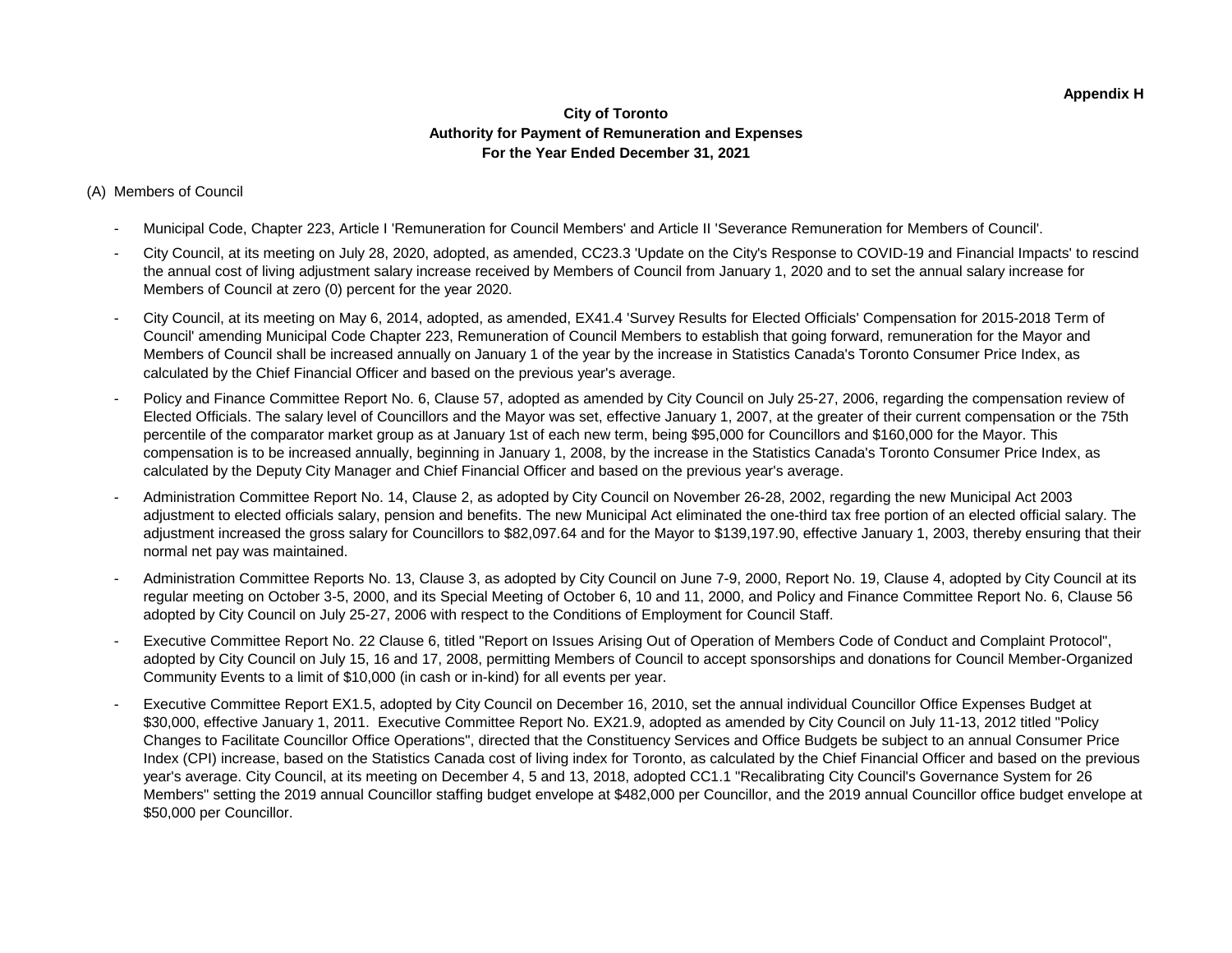### **City of Toronto Authority for Payment of Remuneration and Expenses For the Year Ended December 31, 2021**

- Executive Committee Report No. EX21.9, adopted as amended by City Council on July 11-13, 2012 titled "Policy Changes to Facilitate Councillor Office Operations". City Council changed the name "Councillor Expense Policy" to "Constituency Services and Office Budget Policy". The policy includes provision of constituency offices, wireless devices, roaming charges and associated voice and data plans; and an amount equivalent to the cost of postage or delivery by other means of one newsletter to all households within the ward be charged to the Council General Expense Budget.
- City Council Report No. CC27.5, adopted as amended by City Council on October 30, 31 and November 1, 2012, approving Parameters for Councillor Constituency Offices.
- City Council Report EX42.1, adopted by City Council on June 11, 12 and 13, 2014, approving the Protocol for Councillor Constituency and Office Renovations, including a competitive process to reduce costs.
- City Council Report EX2.5ab, adopted by City Council on March 7, 2019, approving the amending of the Parameters for Councillor Constituency Offices Policy to set the annual constituency office rent budget per Councillor for 2019 at the range of market rents per ward as outlined in Attachment 1 to the supplementary report. The Parameters for Councillor Constituency Offices include an annual inflationary adjustment to the lease entitlement.
- City Council Report EX37.1, adopted as amended by City Council on January 29 and 30, 2014, the 2014 Operating budget for City Council approving that effective 2014, each Councillor be entitled to \$1,000 per year from the Council General Expense Budget for expenses related to the meeting of the Accessibility for Ontarians with Disabilities Act (AODA) accessibility requirements for Councillor events or meetings and that during an election year, the entitlement be prorated in accordance with approved Council policies. City Council Report EX3.4, adopted as amended by City Council on March 10, 2015, the 2015 Operating Budget for City Council amending the entitlement related to the meeting of AODA so that use of the \$44.0 thousand fund be based on a first-come first-served basis, there is no limit per Councillor and Councillors wishing to use this pooled fund must first contact the City Clerk's Office to ensure that funds are available. City Council Report EX22.2, adopted as amended by City Council on February 15 and 16, 2017, the 2017 Operating Budget for City Council amending the fund to \$10.0 thousand.
- City Council Report CC13.4, adopted by City Council on October 24 and 25, 2011, and EX41.5, adopted by City Council on May 6, 2014, authorizing the retention of an external law firm to provide independent advice and representation from time to time to Members of Council in relation to any proceedings before the Information and Privacy Commissioner of Ontario concerning access to records held by a Member of Council. The City Clerk and the City Solicitor must confirm that the proceedings pertain to the individual interests of the Member of Council prior to counsel being retained to provide advice and representation. Fees related to the retained external law firm will be paid from the Council General Expense Budget.
- At its meeting on June 10, 11, 12 and 13, 2014, City Council adopted, as amended, EX42.2, amending the Constituency Services and Office Budget Policy so that eligible legal fees would include fees related to: investigations or reviews by the Integrity Commissioner, Lobbyist Registrar, Ombudsman or Auditor General under Part V of the City of Toronto Act, 2006; investigations conducted by the Toronto Police Service related to Councillors' duties and responsibilities, excluding criminal investigations; access requests for Councillor records; and other legal fees so that all future legal fees are paid out of the Council General Expense Budget.
- At its meeting on February 17, 2016, City Council adopted Report EX12.2, "2016 Capital and Operating Budget", establishing a Directors' education and training program for Members of City Council, to be obtained through a university-affiliated program, and that Council deem Directors training an eligible expense under the Constituency Services and Office Budget Policy with funding for the training to be funded from the Council General Expense Budget; limit the annual funding to a maximum of 18 Members of Council; deem annual association membership fees to Directors' organizations as an eligible expense under the Constituency Services and Office Budget Policy; require Members of Council to pay up to 25 percent of the cost of the training; and determine that funding is provided on a first-come first-served basis.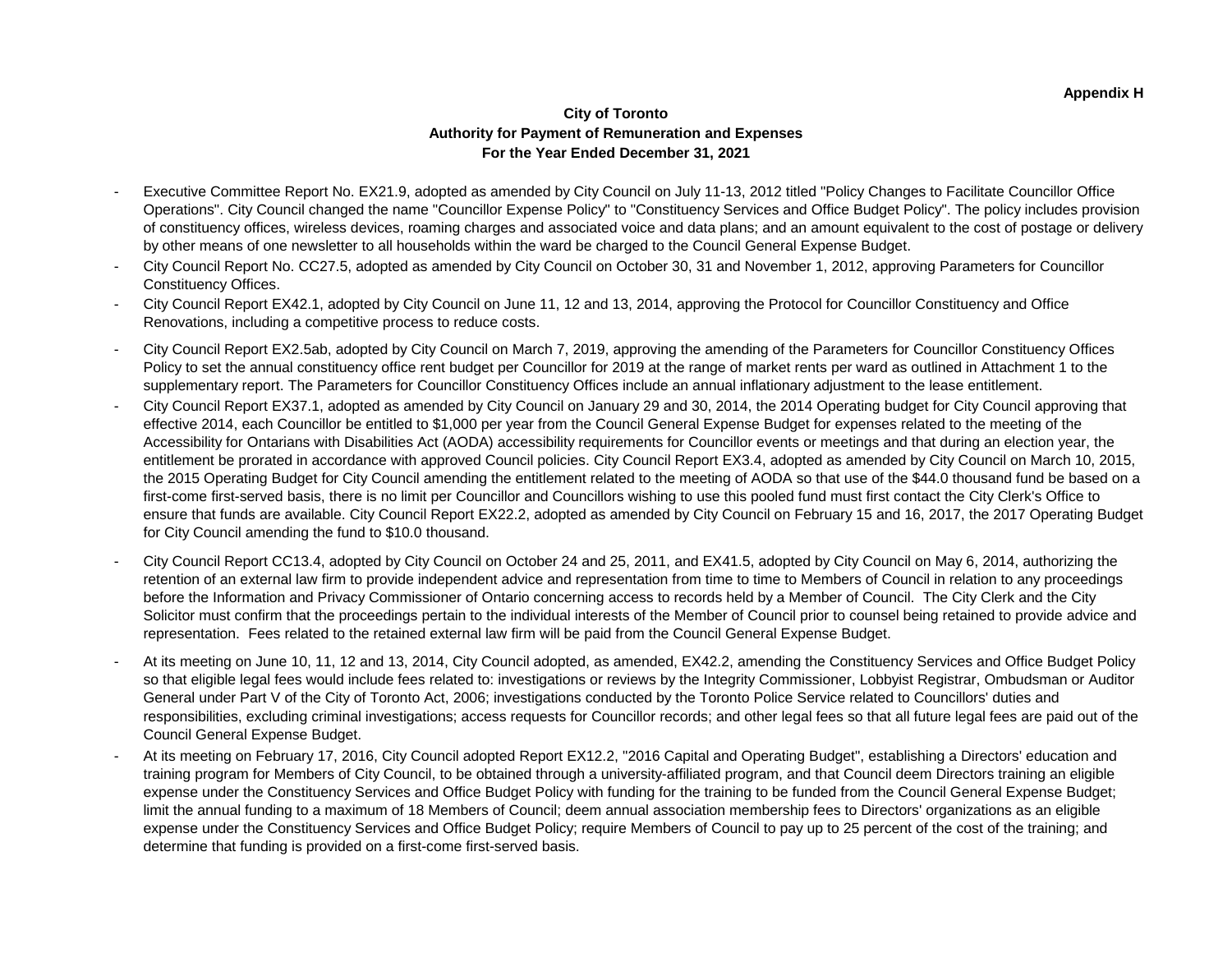#### **Appendix H**

### **City of Toronto Authority for Payment of Remuneration and Expenses For the Year Ended December 31, 2021**

- At its meeting on May 22, 23 and 24, 2018, City Council adopted Report EX34.31, "Amendment to Municipal Code Chapter 223, Remuneration for Council Members", amending Municipal Code Chapter 223, Remuneration for City Council Members to impose a lifetime maximum severance amount of 12 months salary per Member.
- At its meeting on June 26, 27, 28 and 29, 2018, City Council adopted Report EX35.20, "Council Members Administrative Matters, Policies and Procedures", authorizing the following officials to provide administrative management of a vacant Council Member office, including, but not limited to, purchasing and staffing matters:
	- a. the Deputy Mayor, in the case of a vacancy in the Office of Mayor; and b. the City Clerk, in the case of a vacancy in the Office of City Councillor.
- Bill 5, Better Local Government Act, 2018, amending the City of Toronto Act, 2006, Section 128, on the day city council is organized following the 2018 regular election, the City is divided into wards whose boundaries are identical to those of the electoral districts for Ontario that are within the boundaries of the City.
- City Council, at its meeting on December 4, 5 and 13, 2018, adopted CC1.1 "Recalibrating City Council's Governance System for 26 Members": - authorizing Members of Council to approve Council staff salaries above the top of the staff salary ranges as long as total staff salaries remain within the approved Councillor Salary Envelope;
	- amending the Councillor newsletter funds from the Council General Budget to include both postage and production;
- City Council, at its meeting on February 2, 3 and 5, 2021, adopted MM28.2 "Authorization of an Agreement to fund a Youth Fellowship in Council Member Offices for 2021" authorizing the City Clerk to enter into an agreement with the Urban Alliance on Race Relations to receive funding in 2021 for up to 30 Councillor Aide positions in Council Member Offices. City Council, at its meeting on March 7, 2019, adopted EX2.5 "2019 Capital and Operating Budgets" increasing the Council General Budget by \$17,330 to supplement funding for the City's Muslim Fellowship Program.
- (B) Council Appointees to Agencies, Corporations and Other Bodies
	- Under Section 37 of the Conservation Authorities Act, the Toronto and Region Conservation Authority (the Authority) can pay salaries and expenses of its members as it considers proper. At its meeting on April 16, 17 and 18, 2002, City Council adopted Clause 26 of Report No. 4 of the Administration Committee approving that : "The individual Members of Council who are members of the Conservation Authority be requested to decline the remuneration being offered by the Conservation Authority."
	- Policy and Finance Committee Report No. 9, Clause 16, as adopted by City Council on September 22-25, 2003, regarding the policy on remuneration and expense reimbursement for City of Toronto Agencies and Corporations.
	- The authority for the payment and the rate of remuneration and expenses for Members of Council and citizen members appointed to City's Agencies and Corporations are governed by the City of Toronto Remuneration Policy and the Expense and Travel Reimbursement Policy adopted as amended by City Council on January 31- February 2, 2006 as contained in Policy and Finance Committee Report No. 1, Clause 2. The policy specifies that Council members of City's Agencies and Corporations do not receive remuneration beyond their regular salary as Councillors and that reasonable expenses incurred while tending to authorized Board business will be reimbursed. This policy is a culmination of several previous reports on the matter as listed below: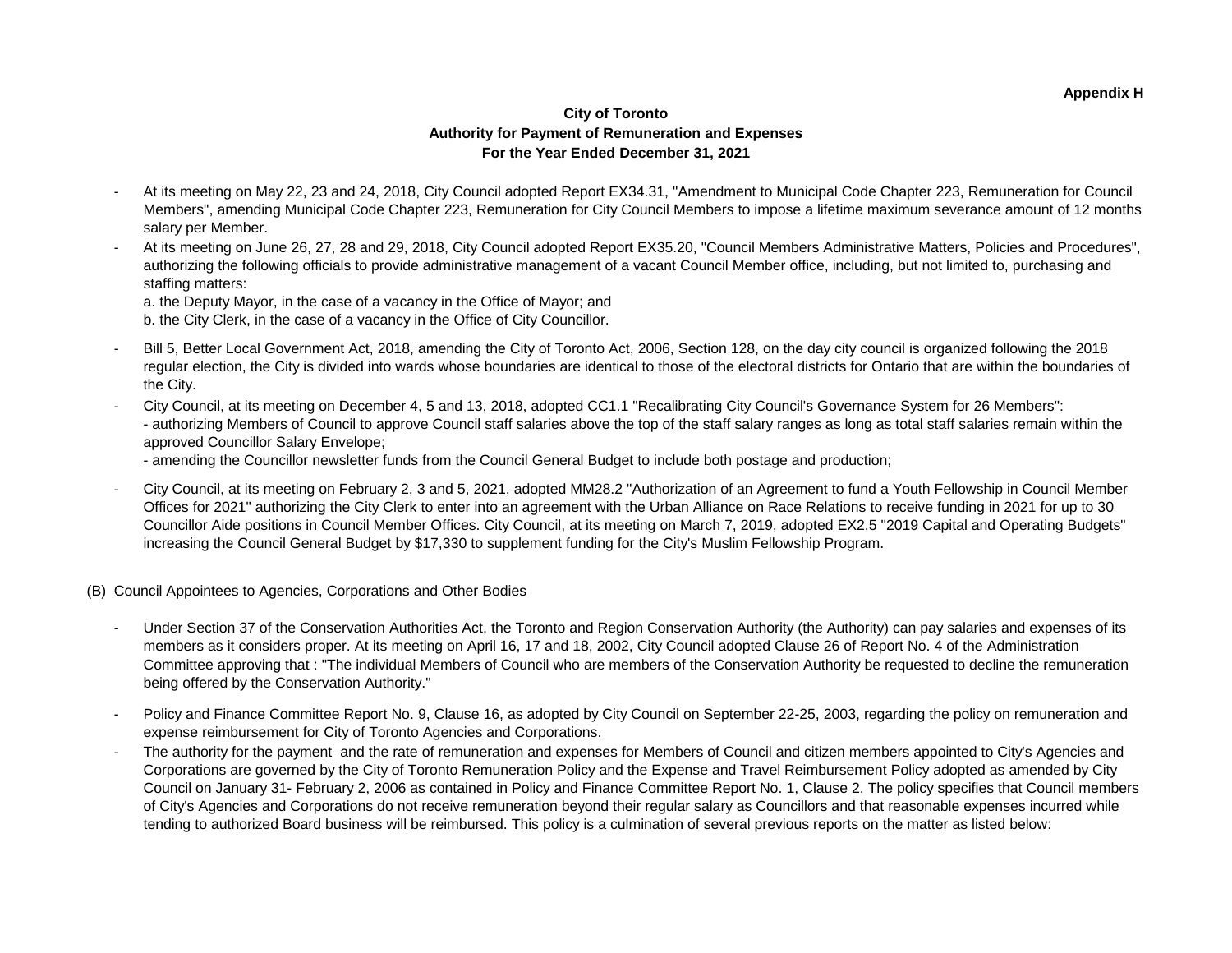### **City of Toronto Authority for Payment of Remuneration and Expenses For the Year Ended December 31, 2021**

- Policy and Finance Committee Report No. 7, Clause 2, adopted as amended by City Council on September 25-27,2006 regarding the policy and processes for public appointments to City of Toronto Agencies and Corporations, and nominations to Special Purpose Bodies.
- Policy and Finance Committee Report No. 7, Clause 8, adopted as amended by City Council on July 19-21 and 26, 2005, regarding the policy on remuneration for citizen board appointees to Corporate and Commercial Boards of the City of Toronto, specifically: Toronto Community Housing Corporation, Toronto Economic Development Corporation now operating as Toronto Port Lands Company, Toronto Hydro Corporation and the Toronto
- Parking Authority<br>Section 138 of the Housing Services Act, 2011 authorizes the remuneration of Board members.
- Executive Committee Report No. EX16.5, as adopted by City Council on March 5-6, 2012, outlined the protocol regarding indemnification of City Council members serving on external boards without City approval.
- Executive Committee Report No. EX23.2, as adopted by City Council on March 28 and 29, 2017, establishing an Investment Board. Members will be remunerated \$10,000 annually, \$750 per board meeting and \$500 per business meeting up to a maximum of \$25,000. The Chair will be remunerated \$50,000 annually, \$750 per board meeting, and \$500 per business meeting up to a maximum of \$65,000.
- Executive Committee Report No. EX25.9, as adopted by City Council on May 24, 25 and 26, 2017, establishing a new City-wide real estate service delivery model and setting the remuneration for public Board members as follows:
	- an annual retainer for public Board Members of \$10,000 and \$500 per meeting up to a maximum of \$20,000 in total annual retainer; and - an annual retainer for the Chair of \$50,000 and \$500 per meeting up to a maximum of \$70,000 in total annual retainer.
- Executive Committee Report No. EX29.5, as adopted by City Council on December 5, 6, 7 and 8, 2017, cross-appointing the Toronto Realty Agency Board Members to Build Toronto and Toronto Port Lands Company without additional remuneration.
- Member Motion No. MM41.50, as adopted by City Council on May 22, 23 and 24, 2018, directing that the public members of CreateTO, Build Toronto and Toronto Port Lands Company be compensated for attendance at meetings of all three Boards up to the approved maximum retainer established by City Council.
- City Council, at its meeting on December 4, 5 and 13, 2018, adopted CC1.1 "Recalibrating City Council's Governance System for 26 Members" establishing a Tribunals Nominating Panel to screen, interview and recommend to City Council public appointments to the City's Quasi-Judicial Bodies and Tribunals with a per diem for Tribunals Nominating Panel Members of \$250 per half-day to a maximum of \$5,000 per calendar year pro-rated on an annual basis from the time of appointment.